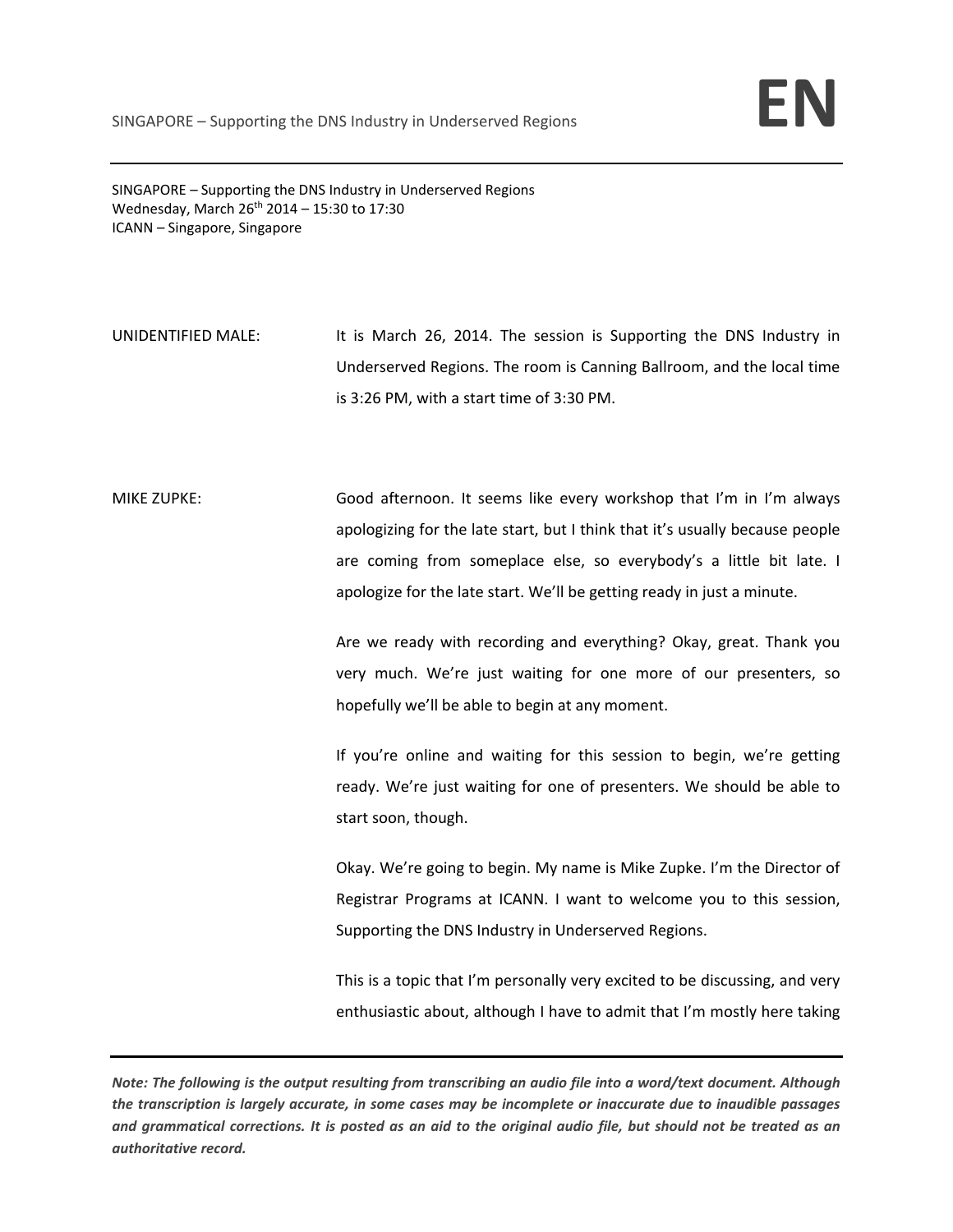credit. Most of the other people who are on this panel have done the work that has led to this.

So, what we have today is a session to talk a little bit about some of the challenges that have been identified previously for registrars and other potential participants in the DNS marketplace in what we're calling "underserved regions." So, we use this terminology because it's not necessarily that this is challenges that are particular to an economy or to a geography, but that we recognize that there can be challenges for any particular region where we see that the marketplace could be better served.

So our program today, we have an agenda, if you wouldn't mind putting the agenda slide up, please. Thank you. So our goal today is actually to do not too much talking at the front, and to have more of a discussion with the people who are here in the room. So we'll be putting you to work, if you don't mind.

But, before we begin, we thought it'd be really helpful to give some updates on what's been going on in this realm to date, and what the progress of these activities has been. So, I'm going to introduce each of our presenters, just as they're ready to speak.

So we'll start with the Africa in ICANN strategy update, which my colleague, Pierre Dandjinou, will be speaking to. So if you wouldn't mind, Pierre, would you just please take it from there?

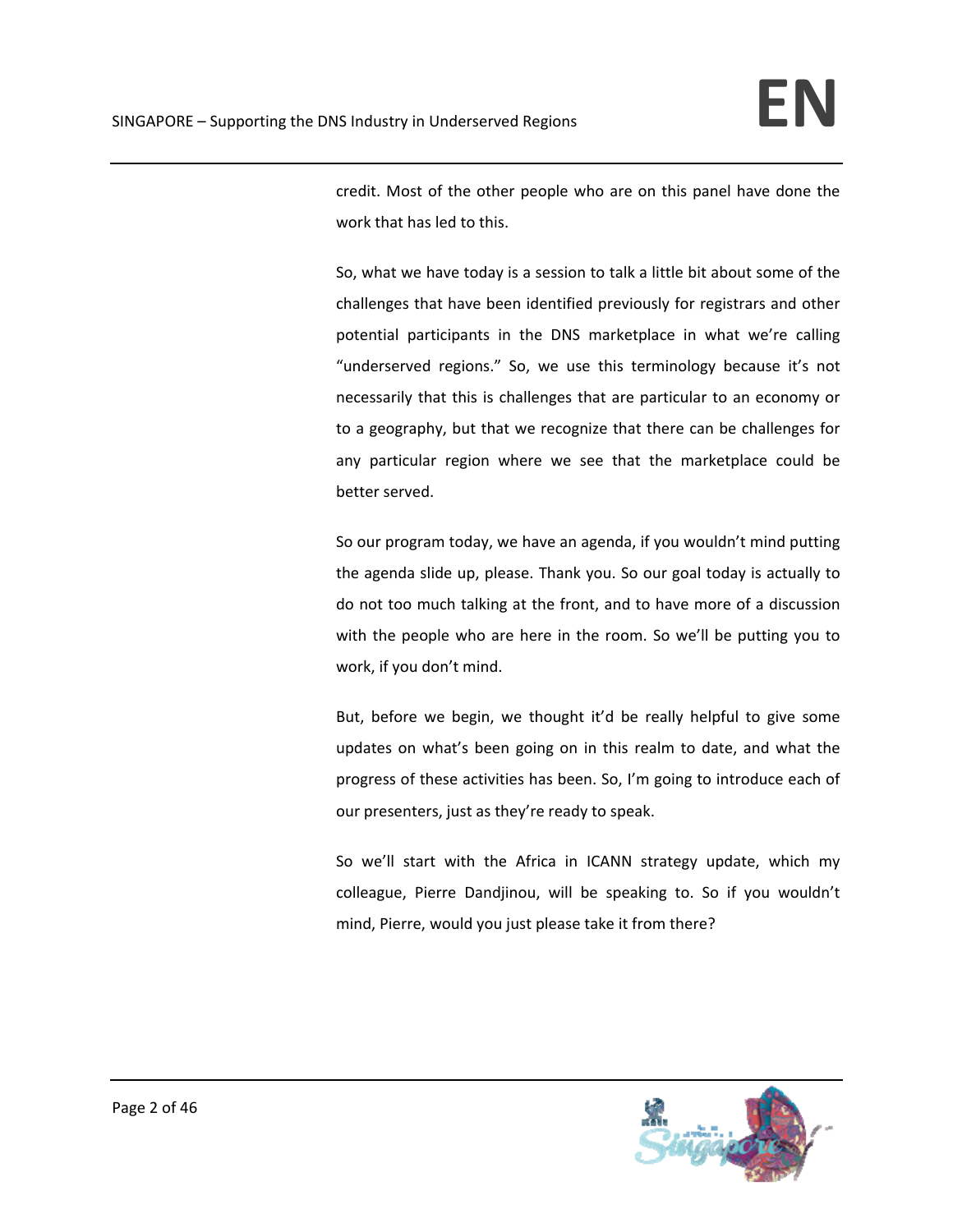PIERRE DANDJINOU: Thank you, Mike. Thank you all for coming and for sharing. As Mike said, what we are looking forward to hear is that we have our working group that can eventually further discuss some of the issues. The ultimate goal for us being to really see what could be the appropriate solutions that we'll present to ICANN for a decision to be eventually be taken.

> Rapidly, I would like to take you through the Africa strategy, because this is where, for the first time, we were really able to put a few of [said] people together, especially the ccTLD managers, but also the registrars from Africa. And one of the meeting we had in Africa, and some of the issues were very crystallized then.

> But, before I go into that, I will just also say that the Africa strategies stem from a few observations. You remember the new gTLD program, when this came out, and then we have 1,930 requests for a new domain. Since only 17 of them came from Africa; and of this 17, 16 came from South Africa, and just one from elsewhere. Well, that really clearly showed that there was something to be done, because Africa is about 54 different countries. So if people didn't show that interest, so it means that something need to be done.

> So the new CEO then, Fadi Chehadé, suggested that maybe Africa themselves be able to tell exactly what they would like to do. The issue was also about having ICANN much more present in Africa, of course, but also more and more Africans participating to ICANN and contributing.

> So the Africa strategy we refer to, in fact, in the word of, it was a bottom‐up approach. We managed to collect the most important issues,

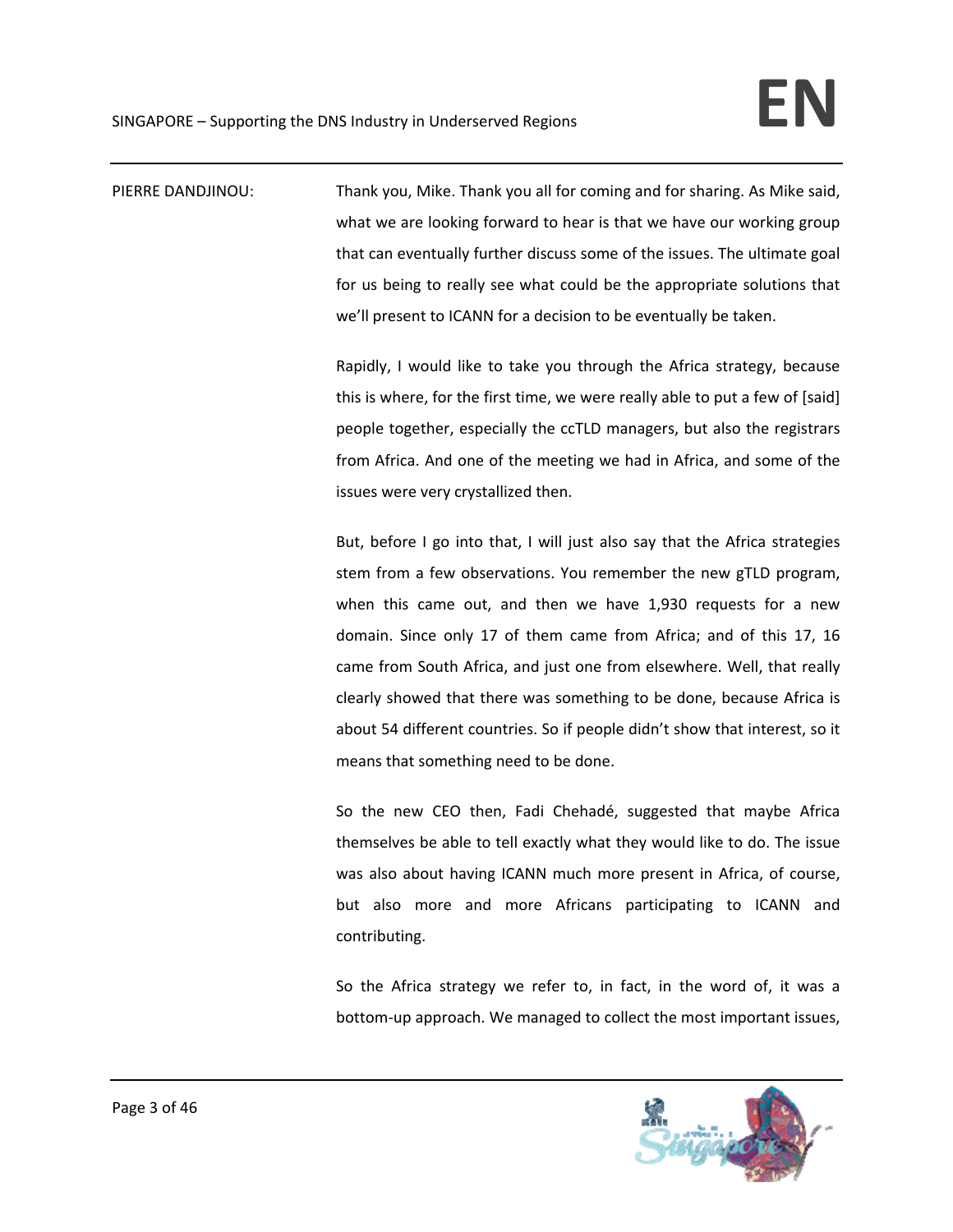but also the solution people now are facing. But, to put it short, it's about building capacity in Africa at a different level – not just only on technical level, but also on business‐wise. Today we do have seven registrars and ICANN accredited registrars, but none of them is really making any money, because of the local environment they are living in, because they are having difficulties in actually working with the ccTLDs, because they have to face competition or things like that.

Anyways, so the issue were raised there. What we did was to have a working group of them, and they came up with a few issues but also solution. Mike will certainly go deep into that later on. But the Africa strategy was there to actually boost the sector, and by a few initiatives.

One of the initiatives was about securing the DNSSEC. Another initiative trying to discuss the issue of digital entrepreneurship, including the younger generations, and then having finally [inaudible] incubators. So they are close to a host of projects.

Today, after one year, we are able to have staff, at least in Africa, three people that are doing heavily in the engagement work in different countries. We have different stakeholders. But the conclusion today for us is that we are yet to engage with the business sector in Africa.

So we are planning some sort of strategy partnership with the global DNS industry that will come and help us build capacity there. We'll be talking on that in our actual DNS session.

So what I just hear is that I think the African continent is really looking forward to a solution we might really have to maybe lower the barrier for those registrar and registries in Africa. So, we really look forward to

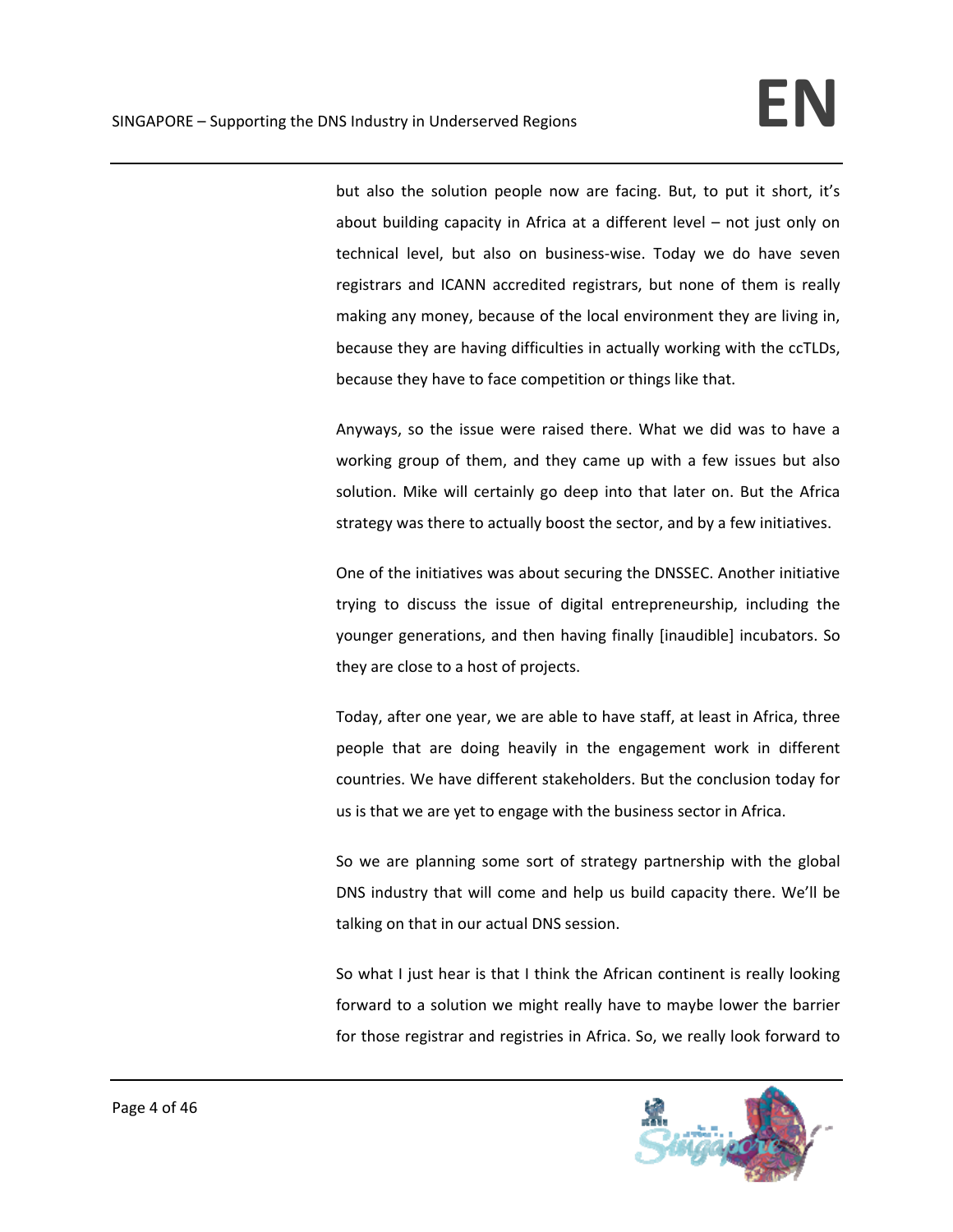working groups and whatever solution we are going to actually suggest. With that, I would like to stop here and then pass over to Mike.

MIKE ZUPKE: Great. Thank you, Pierre. And I forgot to mention that Pierre is our VP of Stakeholder Engagement for Africa, but that we have VPs of Stakeholder Engagement in all of the ICANN regions. And so the work he is describing, there are similar sorts of initiatives in other regions. I would be remiss if I didn't at least point that out. So, thank you. That was a very helpful update.

> Our next speaker is Manal Ismail. She is from the – I was going to say, she's from the GAC, but she's not from the GAC. You're a member of the GAC. So, she represents Egypt on the GAC, and she's here to speak on behalf of the National Telecom Regulatory Authority, and to talk about a particular project that I find to be completely fascinating.

> So I will let you speak, and I'll just preface this also by saying that Manal won't be able to stay very long, because the GAC is working at the same time. She's got that and one other commitment. So, we're really grateful that you could join us, even though you're triple booked today. So, thank you.

MANAL ISMAIL: Thank you, Mike, and thank you Pierre, and thanks to everyone. Following on the introduction by Pierre, and as mentioned by Mike, we had the same strategy and had the same community initiative for the Middle East that was also coordinated by Baher Esmat, who is the VP for

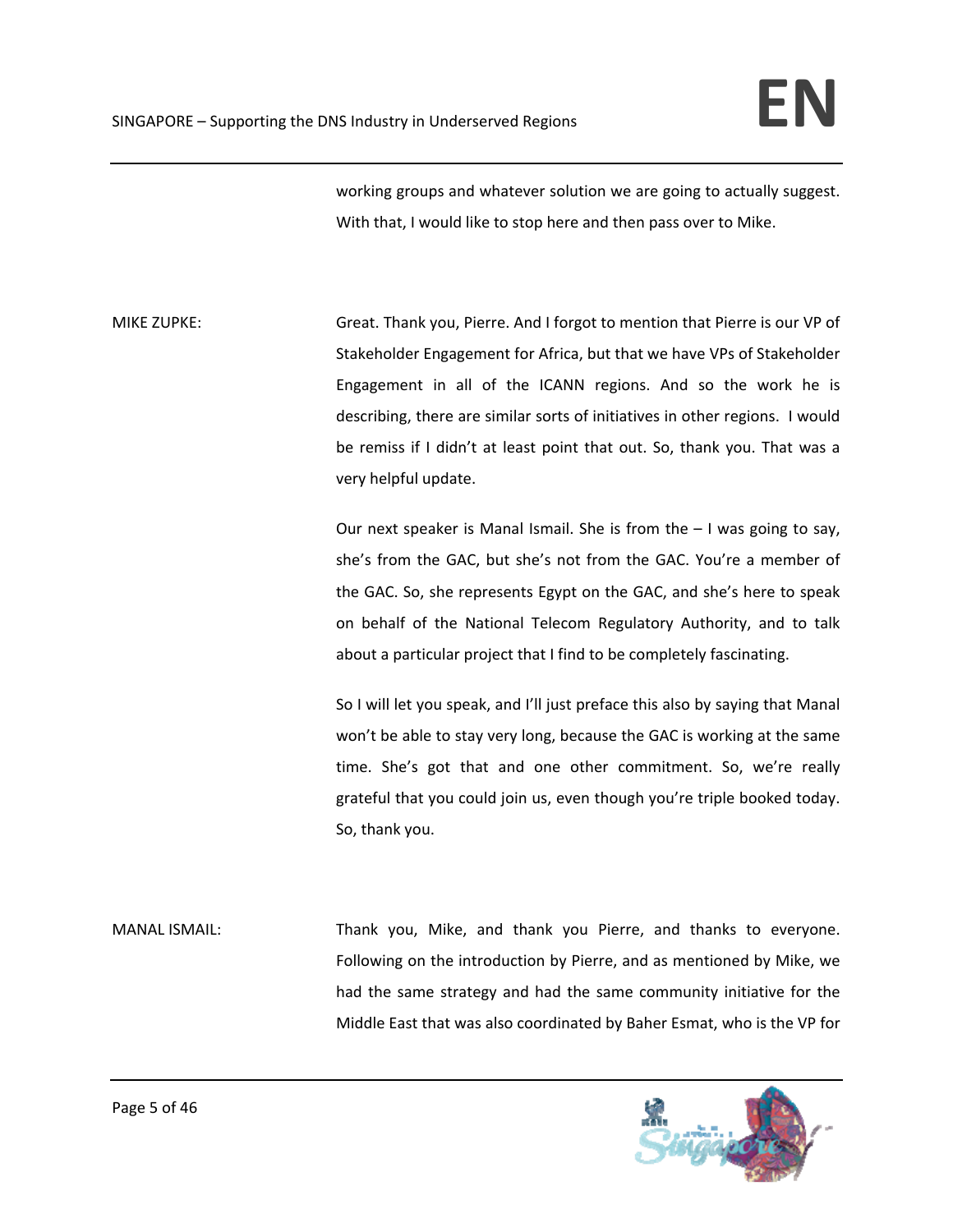the Middle East and whom couldn't make it today at the meeting, and has shared the slides for me to present on his behalf.

As Pierre mentioned, both strategies for the Middle East and Africa has identified the need to grow the DNS industry ecosystem in both regions, as well as the need to develop local expertise in different aspects – technical, business, as well as policies.

So, if we have this next slide, please. I decided to very quickly use my own home country as an example, just to further illustrate the problem.

We're a population of 84 million, a young population because we have 25% between the age of 18 and 29. We have 38, almost 39, Internet users, 13 million Facebook users, 3.9 million mobile broadband subscribers; and even mobile subscribers, we have 99.7 million mobile subscribers.

And the reason I'm putting this figure, although it might not relate directly to Internet, but we keep blaming illiteracy and low GDP and things like this for the low penetration we're suffering, which is not true, because the numbers are not so bad in other areas. Whereas for the DNS, we have registrations under dot‐eg are only 9,000 names, and under the IDN ccTLD we have 3,000. We have no ICANN accredited registrars from our country, and minimum number, like six or seven, from the whole region. And we had no gTLD applications from our country, although were involved in two gTLD applications through the League of Arab States. But, again, we did not have any applicants from the country itself. So, having said that, if we go to the next slide, please.

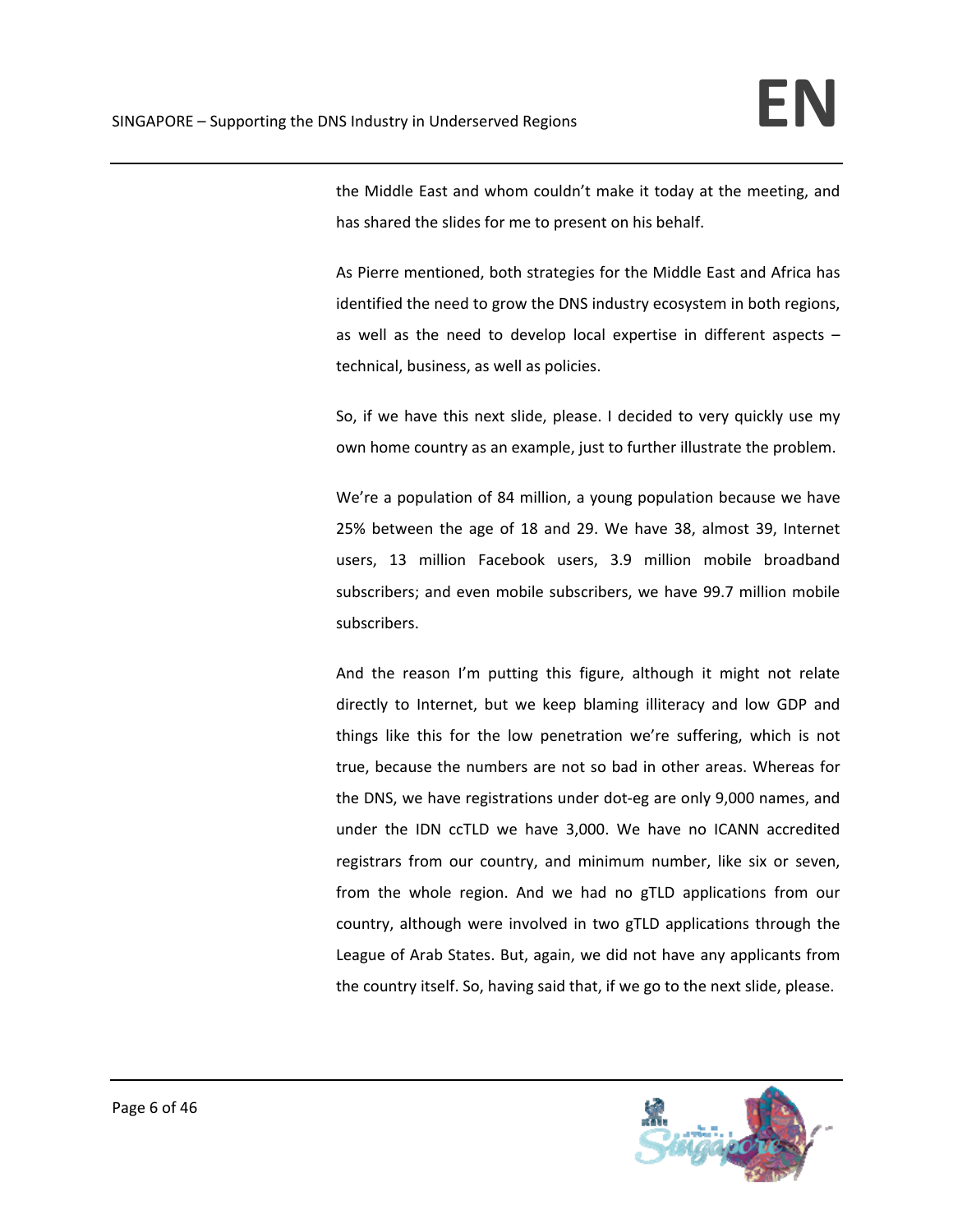We had Fadi Chehadé visiting Egypt this last December, and this is when the idea was agreed to have a DNS Entrepreneurship Center in Egypt that would basically build the necessary expertise to help Egypt and the region provide the necessary consultations and have a nucleus that would carry on the task of triggering the industry not only in Egypt, but also in Africa and the Middle East.

So, the scope is to foster the DNS sector, and of course, develop related industries such as e-content, e-government, and other software development and applications and things like that.

The Center is supposed to provide three main services. Those are professional training and capacity building, consultancy services, and technical operations.

It's planned to get into operation in three phases. Of course, there's the launch phase, where the partnership would be announced, and the signing of the MoU, which we target to have it signed in ICANN 50 in London.

Then, we are going to go through phase one, which is basically creating the program and targeting to train and provide calibers in the different DNS‐related tracks. Those graduates will be the nucleus working on building the Center and getting it into operation. We expect this phase to take one year, and then we can have the Center ready.

The second phase is the training and consultancy phase. This is where those trainees are going to start to train other candidates from the region and from the country, and have material ready in the different languages spoken by the region – basically, Arabic English, and French.

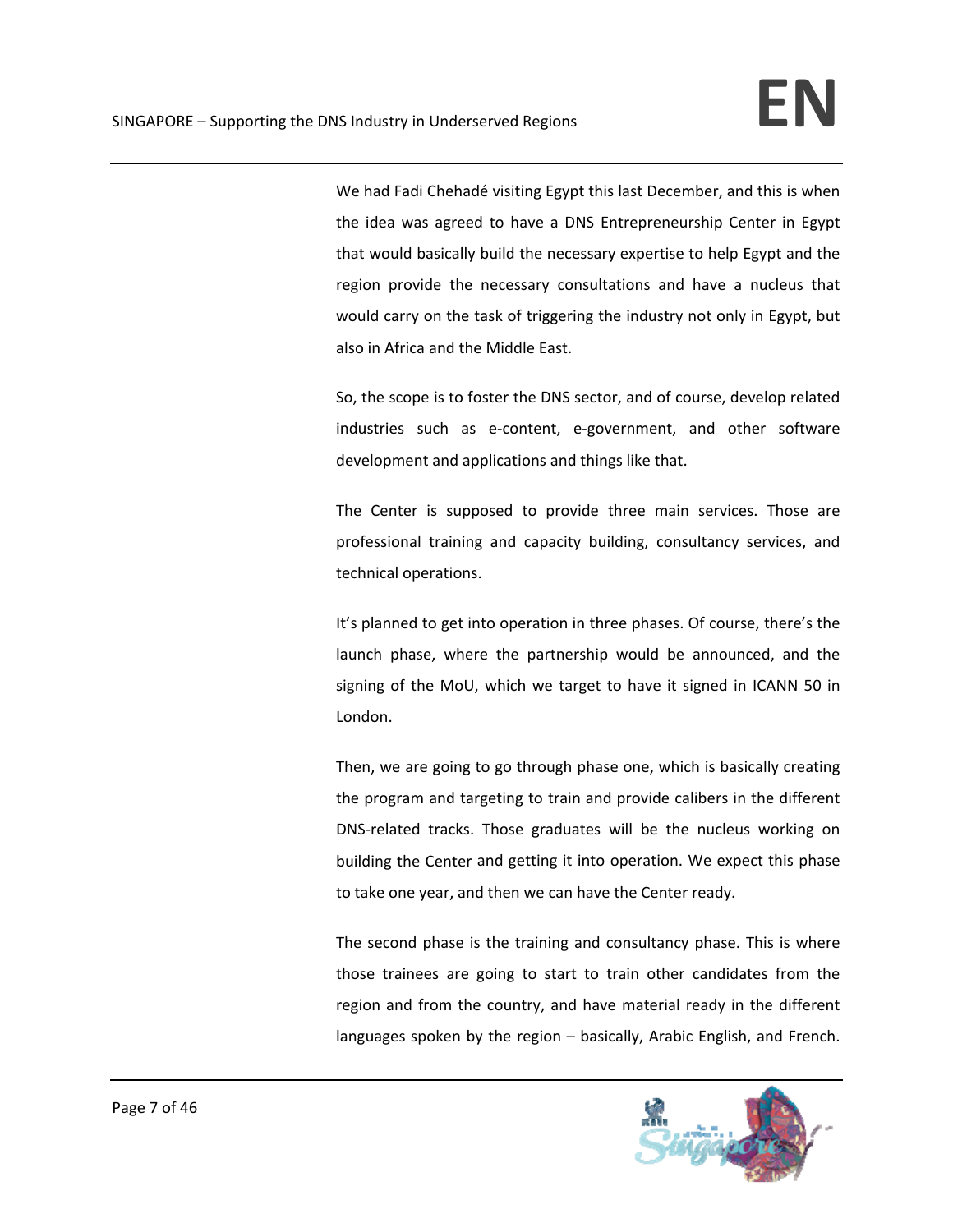And then have the training programs set, the certification curriculum in place, and introduce work tracks on providing national and regional consultancy, also. So there, you will be given consultancy all over the region.

Then, coming to the final phase, we hope that by then  $-$  phase two is expected to take two years – and then by the time, we hope that we would have the caliber within the region that would be providing the service within the region, and also putting some strategies regarding operations, maybe for dot‐eg and IDN ccTLD also having some strategy on how to boost and develop the national ccTLD and giving also the same experience and the same consultancy within the region.

I hope I didn't exceed the five minutes. I know it's intended to be interactive. Thank you.

MIKE ZUPKE: Thank you very much. One of the things that, in us talking about that project at ICANN, is in what ways can ICANN help to facilitate the development of that project? And one of the things that we've discussed frequently is, how can we help recruit people from the industry with lots of solid experience to come and either volunteer some time, or maybe even help us by putting on some sort of a training program or those sorts of things?

> I think, for people in the room – and of course, who aren't in the room, but speaking in particular to people in the room who come from registries and registrars – you may find that ICANN is approaching you in the future and saying, "Is this something that you'd like to contribute

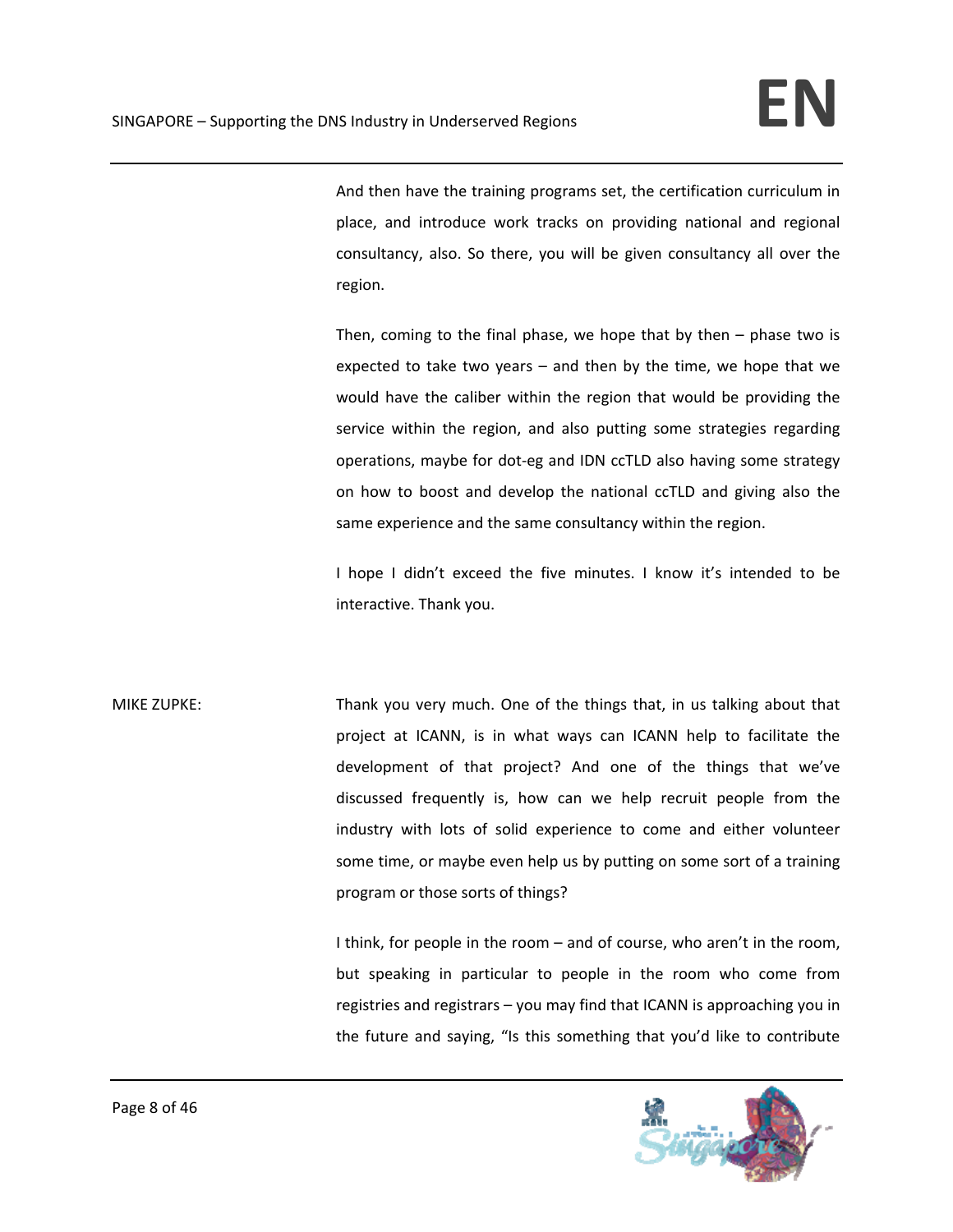to?" I think it'll be a very worthwhile endeavor. I just wanted to put that out there. I think that we look at this, and I think that's maybe one of the things that, although ICANN doesn't consider that we have the technical subject matter expertise and how to run a registrar, for example, we certainly have lots of relationships with registrars, who I think could be very helpful in that.

So, Michele, did you want to ask a question about that?

## MICHELE NEYLON: I just want to make a small comment. Michele Neylon, I'm Chair of the Registrar Stakeholder Group.

One of the comments we raised at our session with yourselves yesterday in the SG was in relation to the language of communication used by ICANN staff, with respect to registrars, and I think it's something that, for those people in this room who are obviously interested in – what was the term you used earlier? Underserved regions. etc. It's something ICANN may need to have a look at.

Many of the registrars in Europe at the moment, whose native language isn't English, aren't participating actively, and without going any further, you don't even have to go outside Europe. And part of the reason for that is because ICANN's communications are through English. And it's not normal English. It's not the English that I speak. [inaudible], but that's another conversation entirely. It's a very technical, acronym‐ ridden, doublespeak, jargon, legalese, and I think that can be a challenge. I think something that, as a community and as an organization, it needs to address.

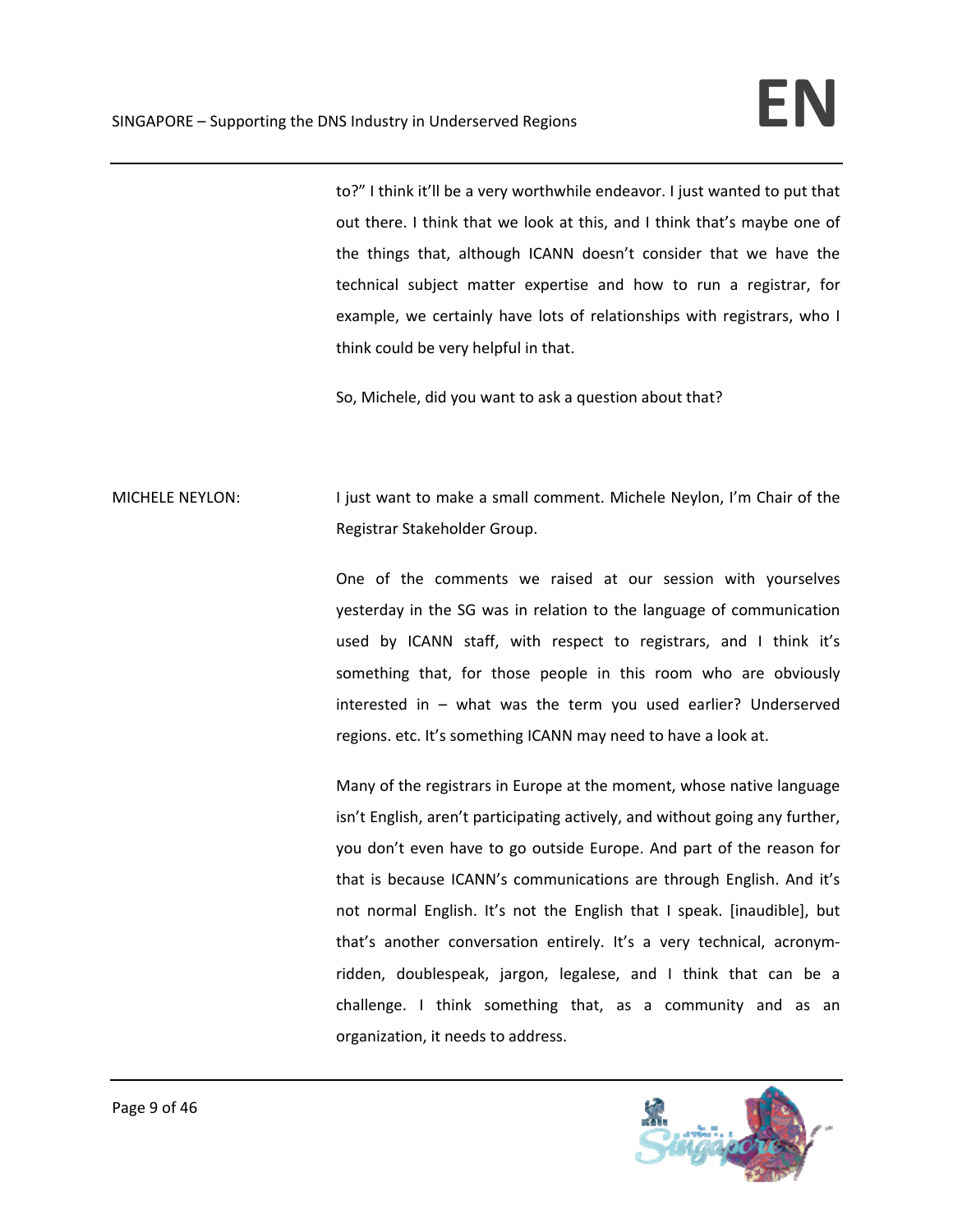MIKE ZUPKE: Thank you, Michele. That's a very good point. Go ahead.

JIMSON OLUFUYE: Jimson Olufuye, Africa ICT Alliance. While I preview the presentation, and I noticed some things that are [core] value. I'm a registrar for dot‐ng in Nigeria, though it's less than 10% of my business. But from experience, I think that moving the industry forward, we need to look at the policy framework and now implement it. It has to be fair.

> One of the things I've seen is the implementation is not that fair, in the sense that it's not consistent to what has been laid out. Also, you need to organize some peer review – something like this, but with more successful ccTLD. I learned this morning that [Mali] has really pushed up his domain to 80,000, which is quite impressive.

> Also, within the economy, truly there's a lot of money in the system. You just need to get to the proper channels. For example, Eitesal in Egypt, the Egyptian ICT Software Communication Industry Association, there has to be some linkages. I also mentioned this morning to Chamber of Commerce, where you have investors. So, that's treated as a business case, not as, say, not for profit. As a business case, for profit.

> So if you get the right people, get the brief, get to know what to do, then we invest the money. This thing needs lots of awareness, lots of advertisement, and status will not bring that money. So people that have the resources need to see. You need to meet them at the appropriate venue. And you'll bring out the money. The techies are

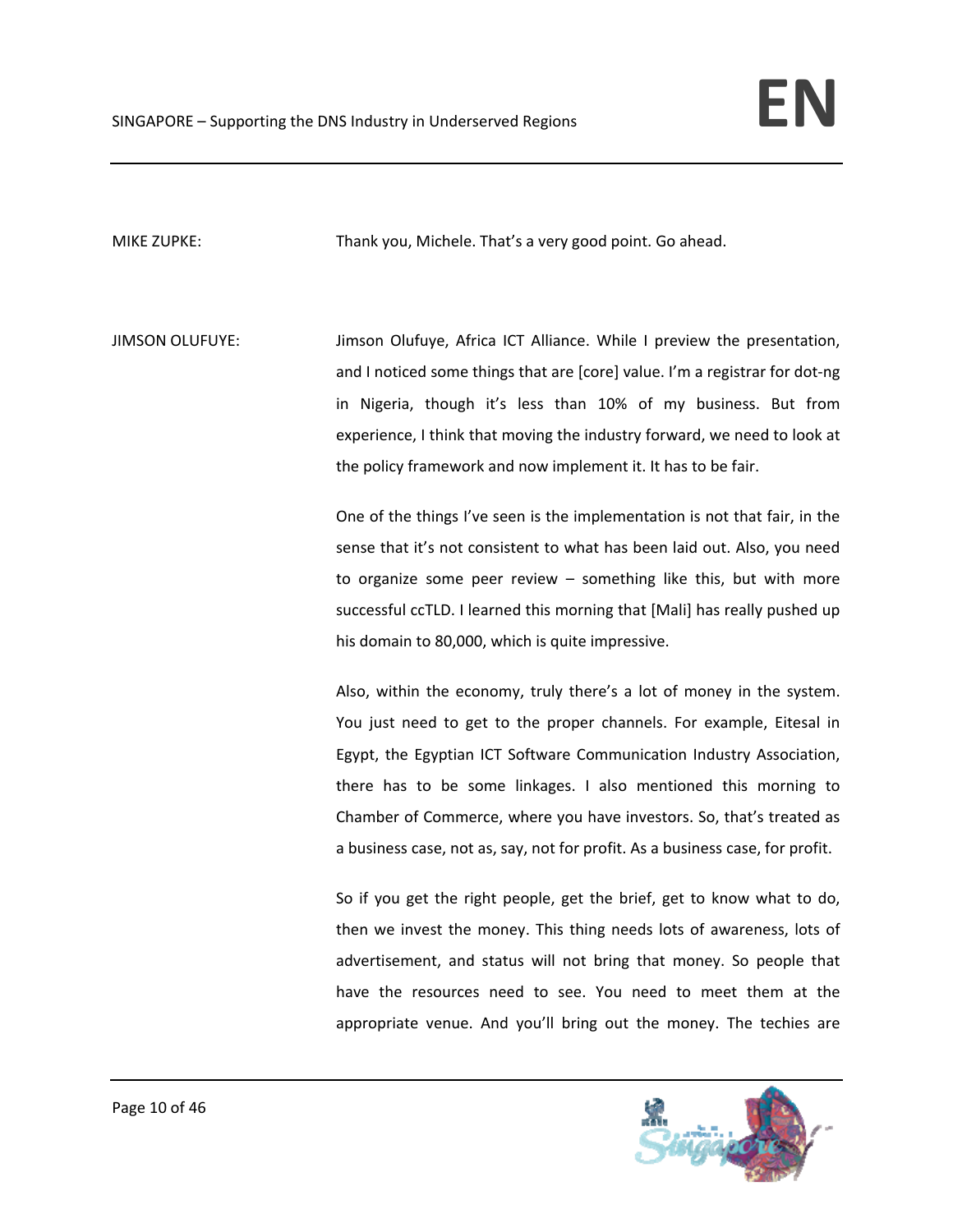always there. They can engage them in order to get the ecosystem running faster. That's my thinking.

MIKE ZUPKE: Thank you. That's a good comment. I look forward to having you joining the discussion later when we do some brainstorming on these things. I can tell that you've got some great ideas.

> Before we continue with the comments, I was hoping that we could also allow Sam Lanfranco to give his update on what the NPOC is doing.

SAM LANFRANCO: It may make sense to finish that off.

MIKE ZUPKE: Sam has told me he'd prefer if we finished the comments first. So, please, if you'd like to come back up to the microphone, we'll do that first. Sorry for the change of plans here. Thanks for your flexibility, Sam.

MARIA FARRELL: 
Hi, my name is Maria Farrell. I'm in the Non-Commercial Stakeholder's Group, and I have two things.

> One, I think that might possibly be of interest, is that I am doing a project for Oxford University, funded by the Foreign and Commonwealth Office in the U.K., and we are putting together some best practices, and possibly even metrics, for ccTLDs on cyber security. It's all based on first person research and interviews, so the more

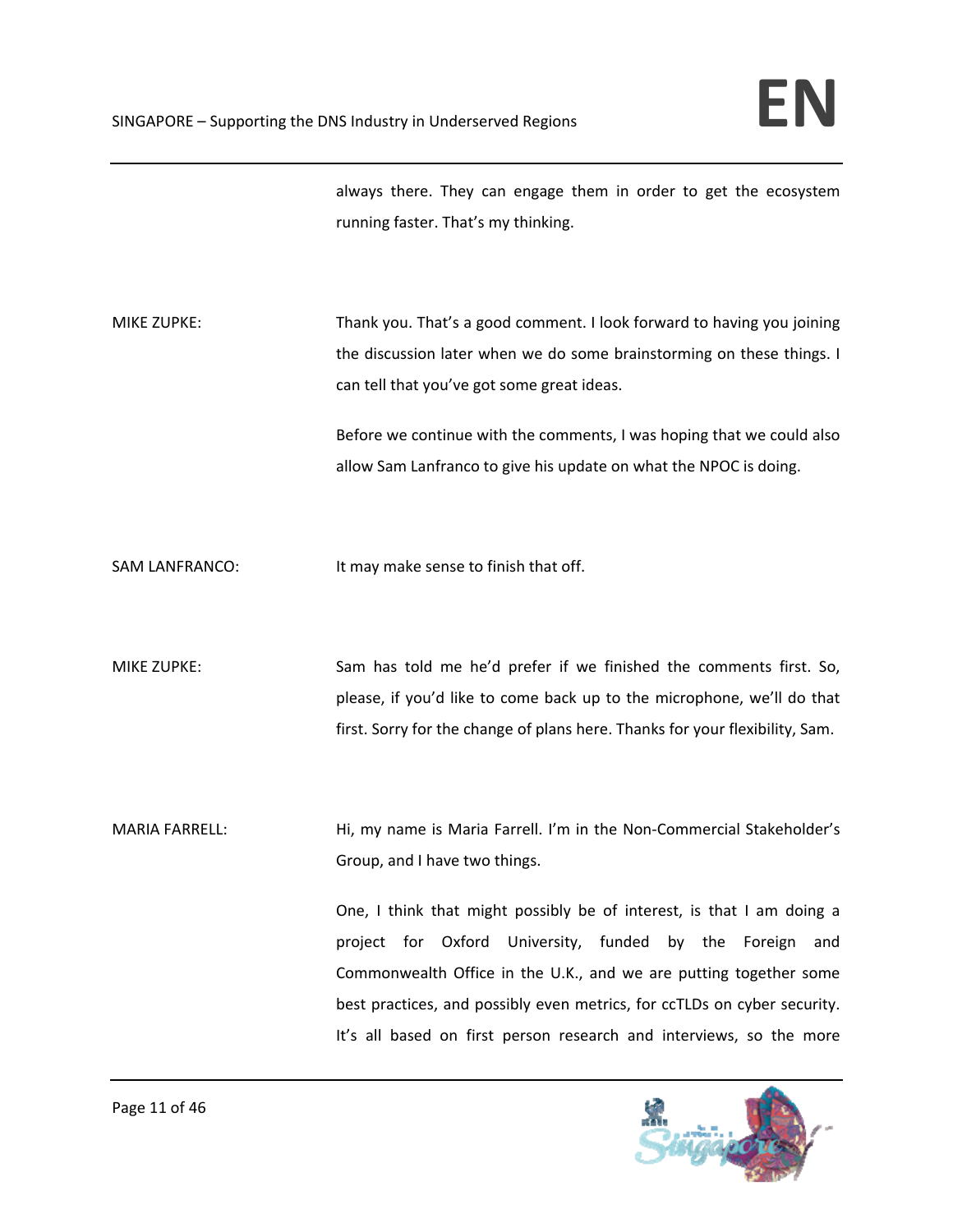people I can talk to, the happier I will be. I hope to present it in June at the ccNSO Tech Day.

And the second is an idea that I know has been percolating around for a while. Anyway, it's that, you know the whole registrar model is created very much on a North American, Western European business financial model where you've got a lot of capital, you've got a lot of resources, you've got a fair amount of operational sophistication, for want of a better word. Clearly, that's not engaging with other economies in the world.

So should we start maybe looking at the fact that maybe it's not the problem of those economies or those markets, but the problem is with the model of the registrar that we have right now? That it's just maybe a bit too gold‐plated, and a bit too, as Michele says, heavy on the legalese?

So I just wonder, is there a group of people, or are there people interested generally in looking at that registrar model and saying, "Well, how would it look like if we came up with a registrar light or a different type of model that would just work in more places in the world?"

MIKE ZUPKE: Thanks, Maria.

RODRIGO DE LA PARRA: Good afternoon. My name is Rodrigo de la Parra, and I'm ICANN Vice President for Latin America and the Caribbean. I just wanted to share that also in the Latin America and Caribbean Strategy Group, there is an

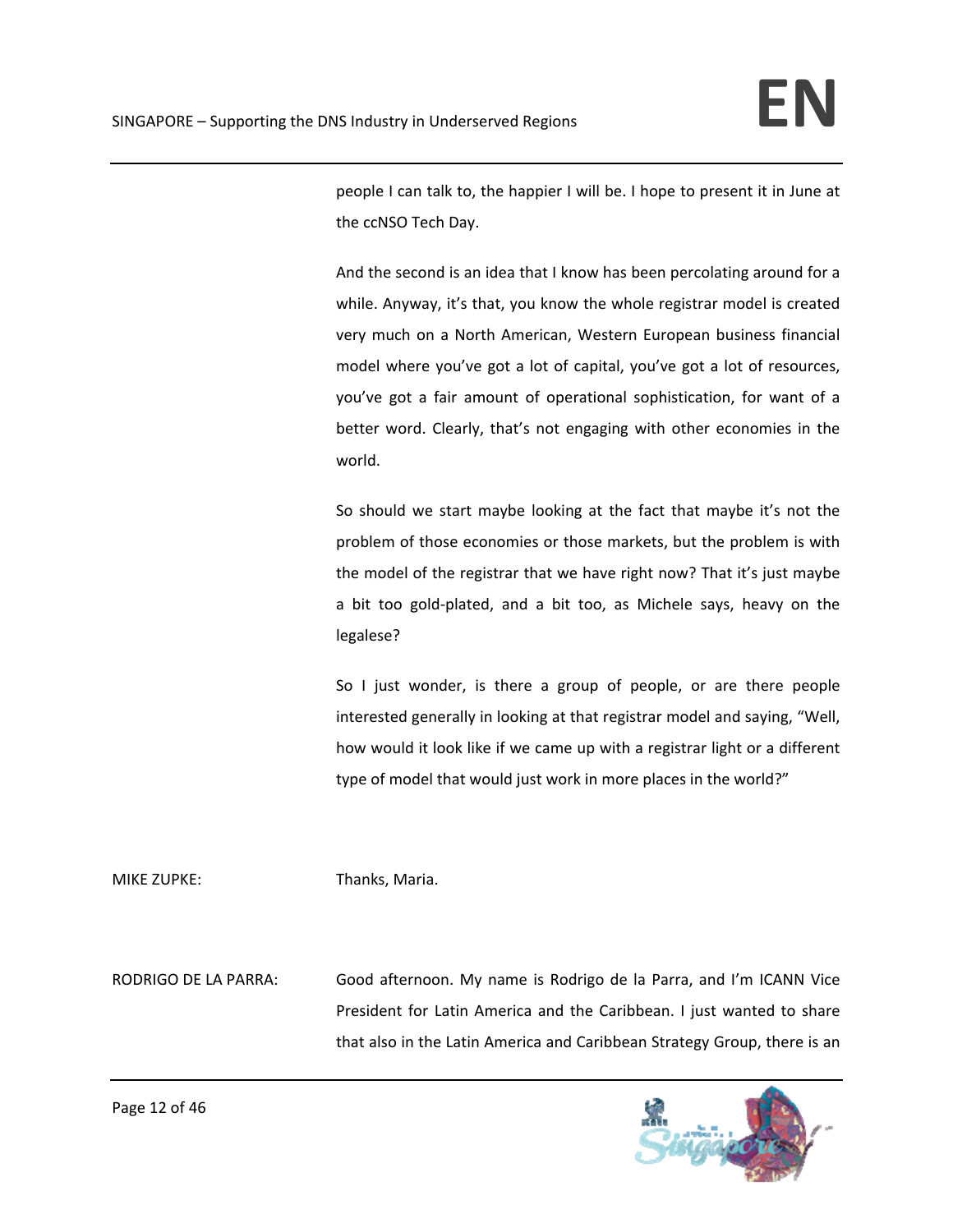initiative that has to do, or is pretty much aligned with the ones in Egypt and Africa, the Middle East and Africa, and we should pretty much would like to be part of thes discussions. With the group we're facing the same challenges as other regions. Thank you.

## MIKE ZUPKE: Thank you.

TONY HARRIS: Good afternoon. My name is Tony Harris, one of the Executive Committee of the Internet Service Providers Constituency. Also, I'm working in the ALAC Strategy Group with Rodrigo here.

> Yesterday we had a discussion on something which was mentioned by the lady from Egypt, particularly to deal with becoming an ICANN accredited registrar. I noticed that Egypt doesn't have a single one, and I think there's a very good reason for that.

> Basically, what we see in Latin America is a system of application to become an ICANN accredited registrar, which is totally slanted towards the wealthy, let's say, developed communities involved in the United States and Europe, particularly who have a complete market dominance of the registrar business for very good reasons and for, I'm sure, excellent work, which they do, but which renders it very difficult for a small or medium enterprise or organization in Latin America, for example, to participate at least in a very modest way in this activity.

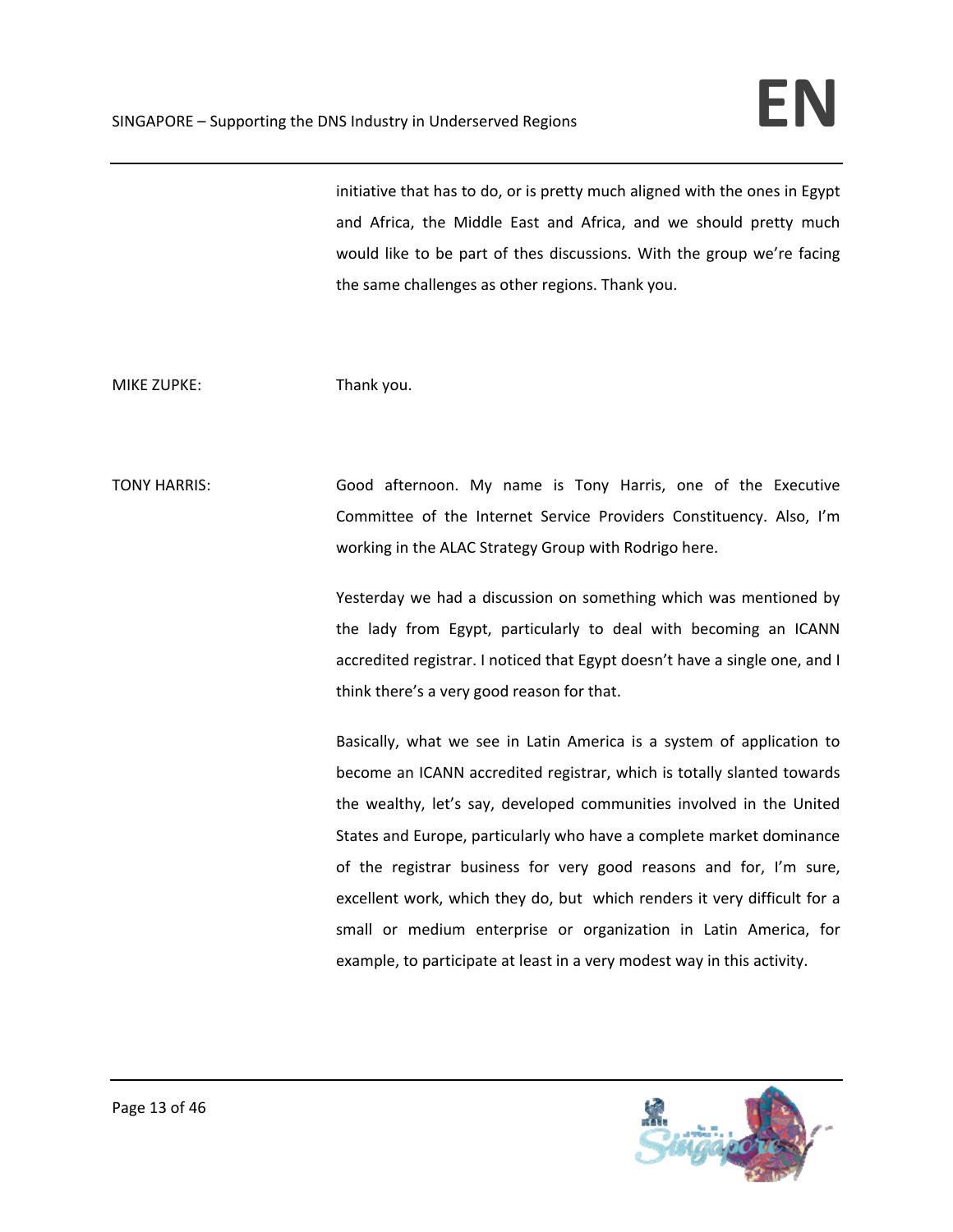It doesn't help ICANN's image in the world, in my opinion, that you have such very meager numbers of registrars in developing regions participating in this activity. It doesn't seem to send the right message.

So, I have a proposal. Probably not the right time to go into detail. But there are a series of fees and requirements that you must fulfill to become an ICANN accredited registrar, which for a small or medium entity or company in Latin America, to say the least, they're abusive, and very much a deterrent to anybody who really wants to become a registrar. That's our situation.

I'm the Executive Director of the Argentina Internet Association. For a year, we've been trying to complete the application process to become a registrar in Argentina, with no intent to profit. We want to do this for our members without making any money. And not only do we find an economic barrier in all the requirements and payments you have to make, but the strangest thing is the application form to become a registrar in ICANN really demands of the applicant a description of the hardware and software the applicant is going to provide or put in place to provide the service. It should be the other way around. ICANN should have a technical specification of equipment, software, and whatever is required to technically operate a registrar, and ICANN should be demanding of the applicant the fulfillment or the compliance with these requirements.

We have repeatedly asked ICANN to give us the technical specification in order to be able to determine how we put together all the requirements, the platform, and service or whatever, and there is none.

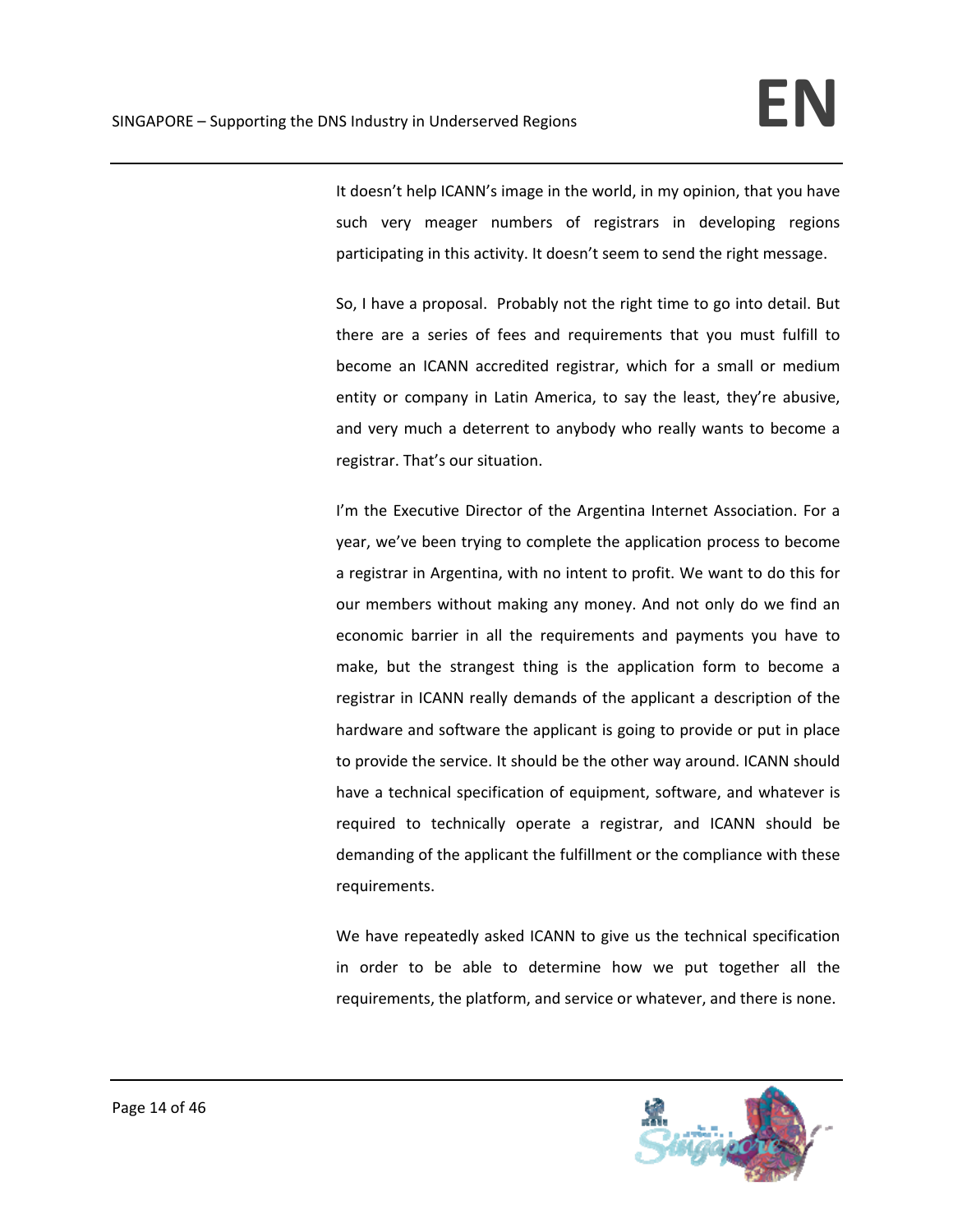I apologize if I'm taking too long with this, and also I have to run and be a speaker next door. But I do have a proposal, and I'd be happy to send it by e‐mail – it's probably too complicated to bring it to the mike right now – item by item on what could be done to make this problem go away and, let's say, ease the entry of interested applicants in developing regions to become an ICANN accredited registrar. Thank you.

MIKE ZUPKE: Thanks, Tony. And feel free to send that to me, because I know you've got my e‐mail address. Did you need to leave? Okay. Yes, please, please, by all means.

- MANAL ISMAIL: We can take the rest of the questions, and maybe we can respond collectively.
- MARIE‐LAURE LEMINEUR: Good afternoon. My name is Marie‐Laure Lemineur, I'm the Chair of NPOC within the GNSO.

I just wanted to highlight the fact that when you want to promote business, you need to understand the context where you're going to be in, and look at the big picture. We're talking here about DNS in regions where a very high proportion of the population is very young. The figures that you showed prove that they are very interested in having phones, in accessing – how do they use Internet? They use apps, they use social networks. We need to understand how they use the Internet, how they want to access the Internet, and find ways to grasp their

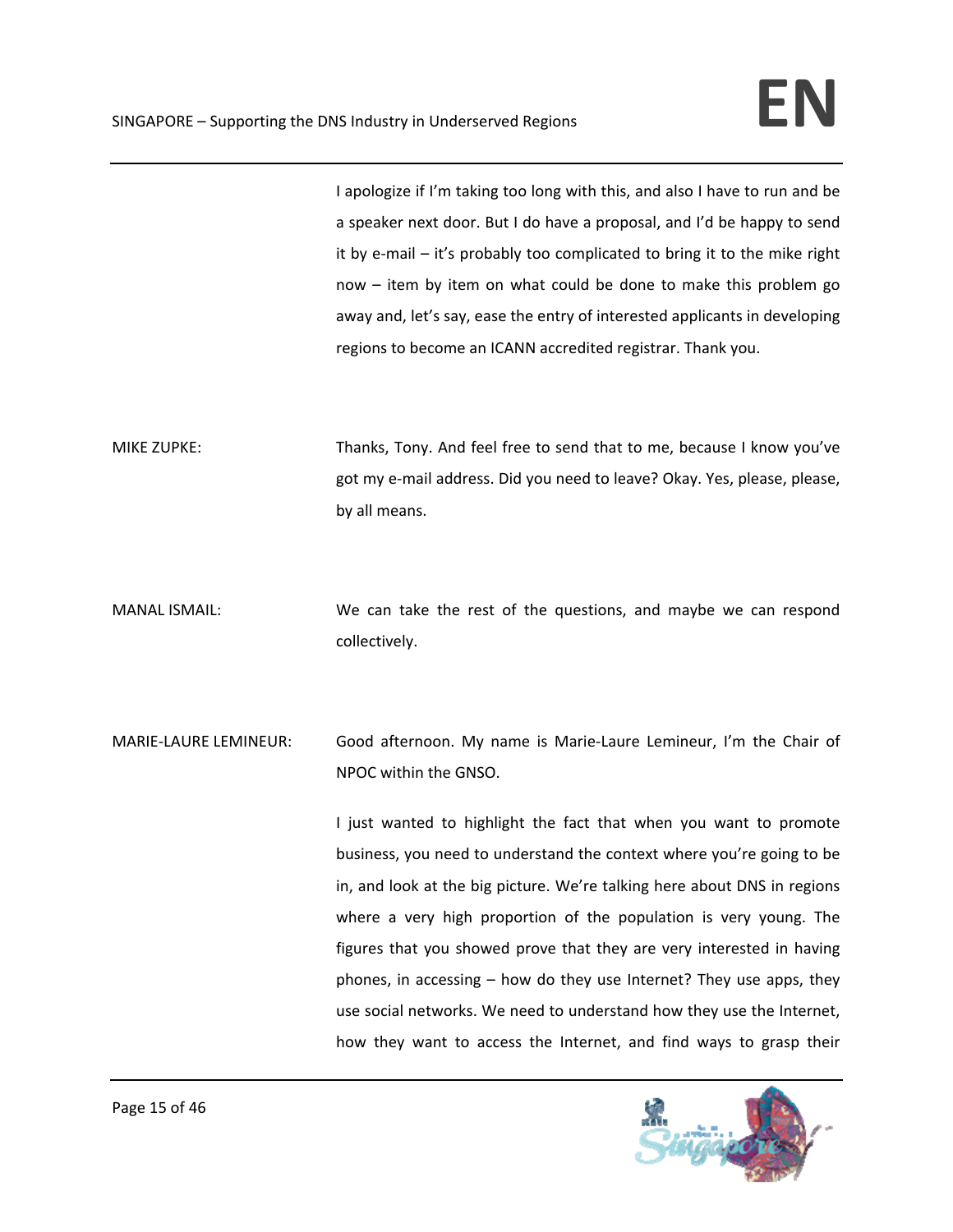interests so that the idea of the DNS is appealing to them and all the related issues, you know what I mean? I don't know if you've been thinking about that, what are the strategies you've been thinking of? Thank you.

MIKE ZUPKE: Thank you. I don't know if that's a question we can answer now, or if that might be something we can talk a little bit more in the second half in the discussion.

Okay. All right, thanks. Please, go ahead.

PRANESH PRAKASH: Hello, my name is Pranesh Prakash, and I'm at the Center for Internet and Society in India and with the Yale Information Society Project.

> I came to this session hoping to get some information about why exactly these underserved areas and regions are underserved. Has there been any analysis done towards that? Firstly, that.

> And second question was I recently started actually – I'm a very recent entrant into the domain name space as a user in terms of registering one, and when I was looking around, I found that many developing countries' ccTLD addresses were actually really highly priced. And I couldn't imagine who from these developing countries would buy these domain names if they cost so much. So, second question is, has there been any analysis done as to this? Do governments think that patriotism will make people shell out more money than they actually have?

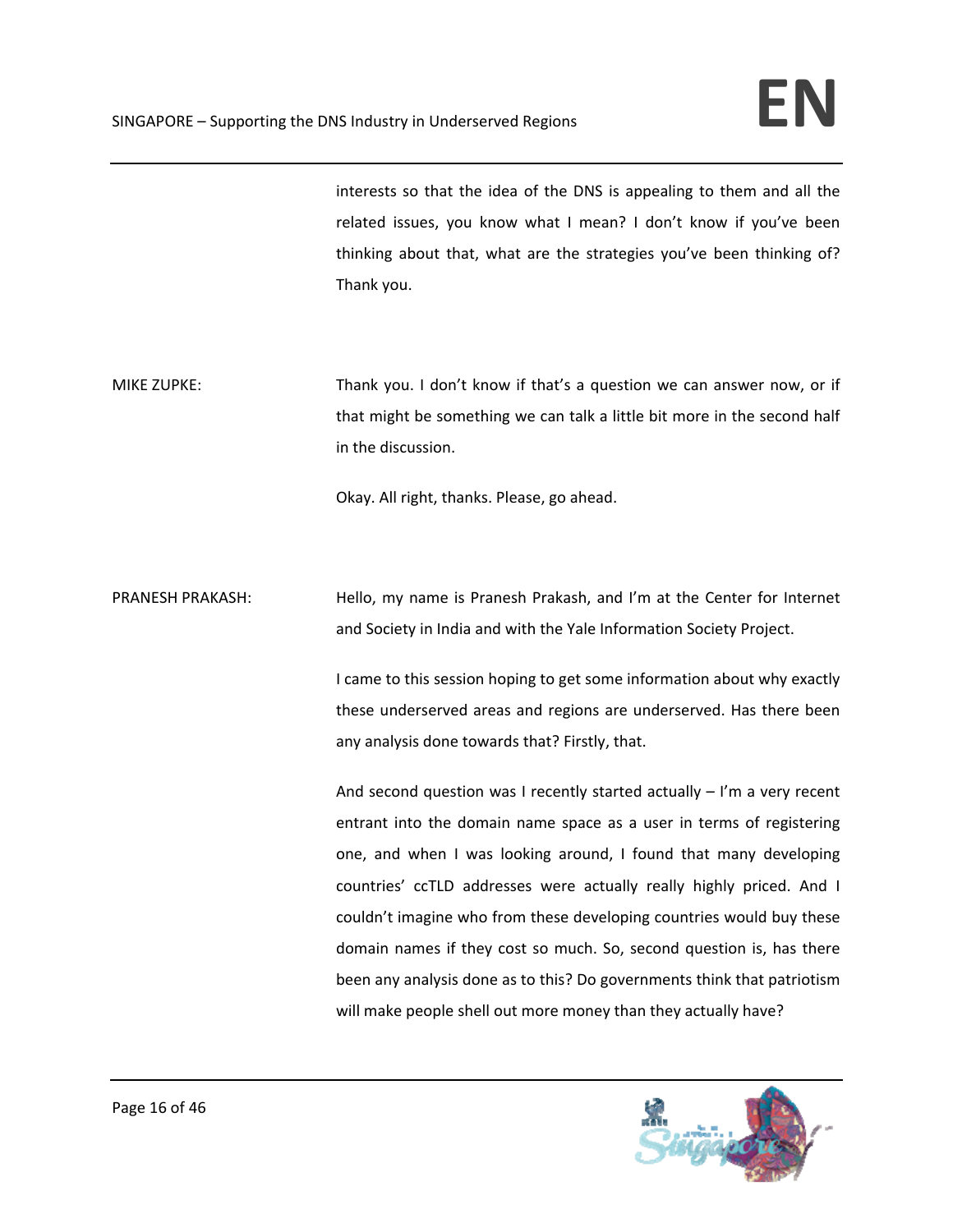And lastly, about the impact – and this might be a little bit outside the scope of this panel – but the impact of this underrepresentation on Internet governance at large. Because a large part of this multi‐ stakeholder model that you're pushing for is the business community, and if the business community is predominately from North America and Western Europe, then of course, in the multi‐stakeholder model, their voices are going to be heard much more than the voices of those from developing countries. It's not a system of equal representation the way it is in UN, one nation, one vote, etc., right? How is this distortion towards the Western democracies, how is that going to be addressed if we don't actually address this imbalance in both the business constituency as well as in civil society?

MIKE ZUPKE: Thank you. I think those are good points. Did you have some thoughts on those? Sorry, I'm not trying to hoard the microphone.

MANAL ISMAIL: Yeah, many points, and excellent points. Actually, it's a whole ecosystem. It's not one thing that we can focus on and then things can work. We need awareness, and this is for the registrants. We're not promoting the ccTLDs properly, we're not making the right campaigns, we're not outreaching to the end users, and we don't know how they really use things. Because even when you ask someone, "Why don't you register a domain name?" and he says, "I already have a Facebook, I use Google to search," so the concept is not there. So, this is one thing. And specifically with IDNs, and this is even a more complex thing.

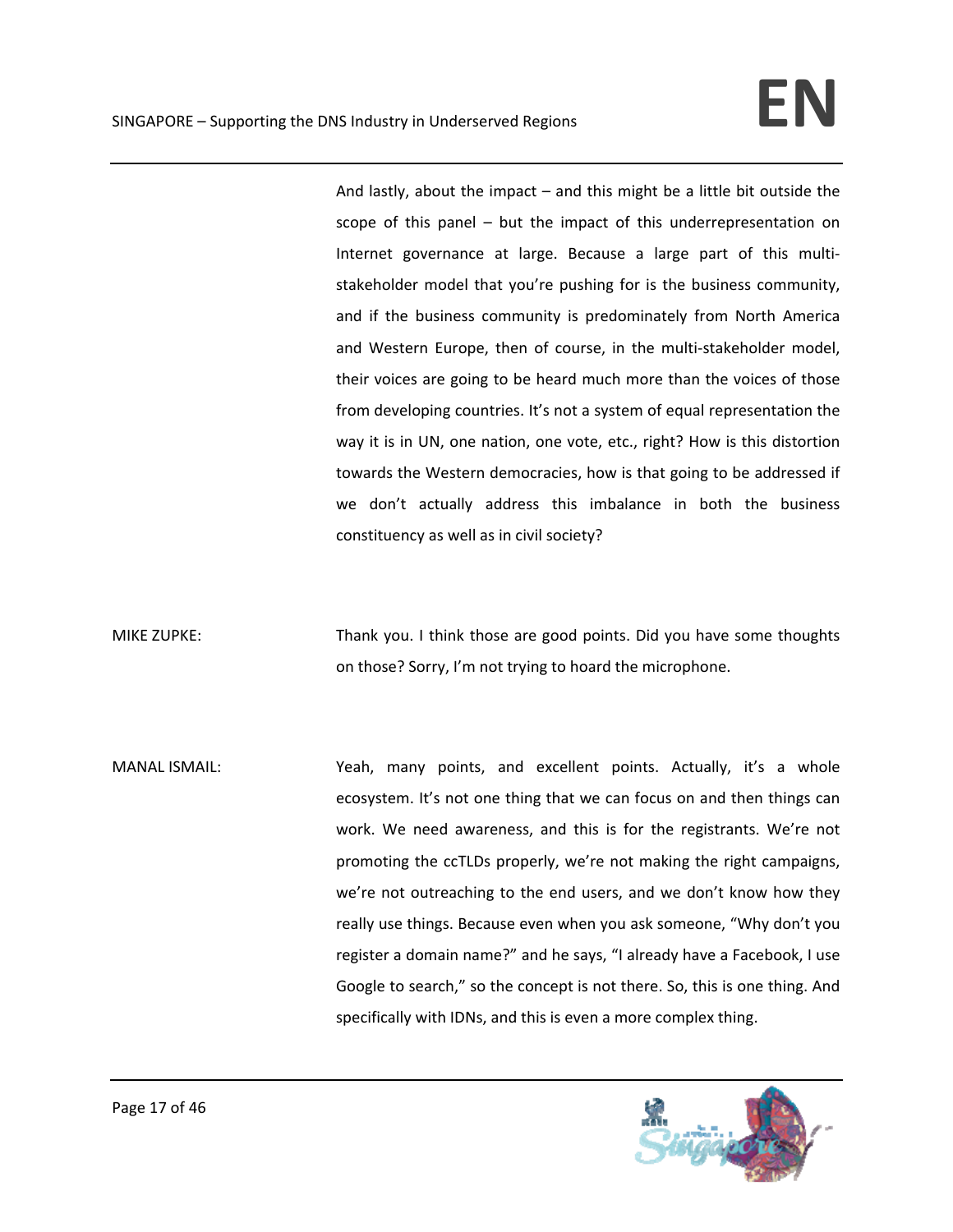The business side of it  $-$  people has to know the business opportunity that lies ahead so that they start investing until they reach the critical mass so that the business breaks even, and ultimately becomes profitable. Because so far – and this is, I think, in my opinion, one of the things, the domain names are highly priced, so people don't register, so the business model is not profitable.

We've been talking to some of those registrars in the region, when we were drafting the strategy, and they said that their registrar business – they are like five or  $six -$  the registrar business is not sustainable and they cross‐subsidy from other services, and if they were not providing other services, they wouldn't have provided the registrar thing.

And, moreover, to the maybe highly priced ICANN process, we also have to go through even more expenses to get consultants to help us go through the process, and we've been through this in applying for two of the new gTLDs through the League of Arab States. They don't have the caliber and the caliber is not that common within the region, so we have to bring expertise and pay for them just to go through the process, which is over and above more expenses.

And on the multi‐stakeholder thing – and I'm not sure if I skipped any of these points, but on the multi‐stakeholder thing, this is crucial. We keep talking about multi‐stakeholderism and all stakeholders, and then we don't have our stakeholders here. And I think if the multi‐stakeholder model is not deployed nationally, then we're not benefitting from the multi‐stakeholder nature of the organization.

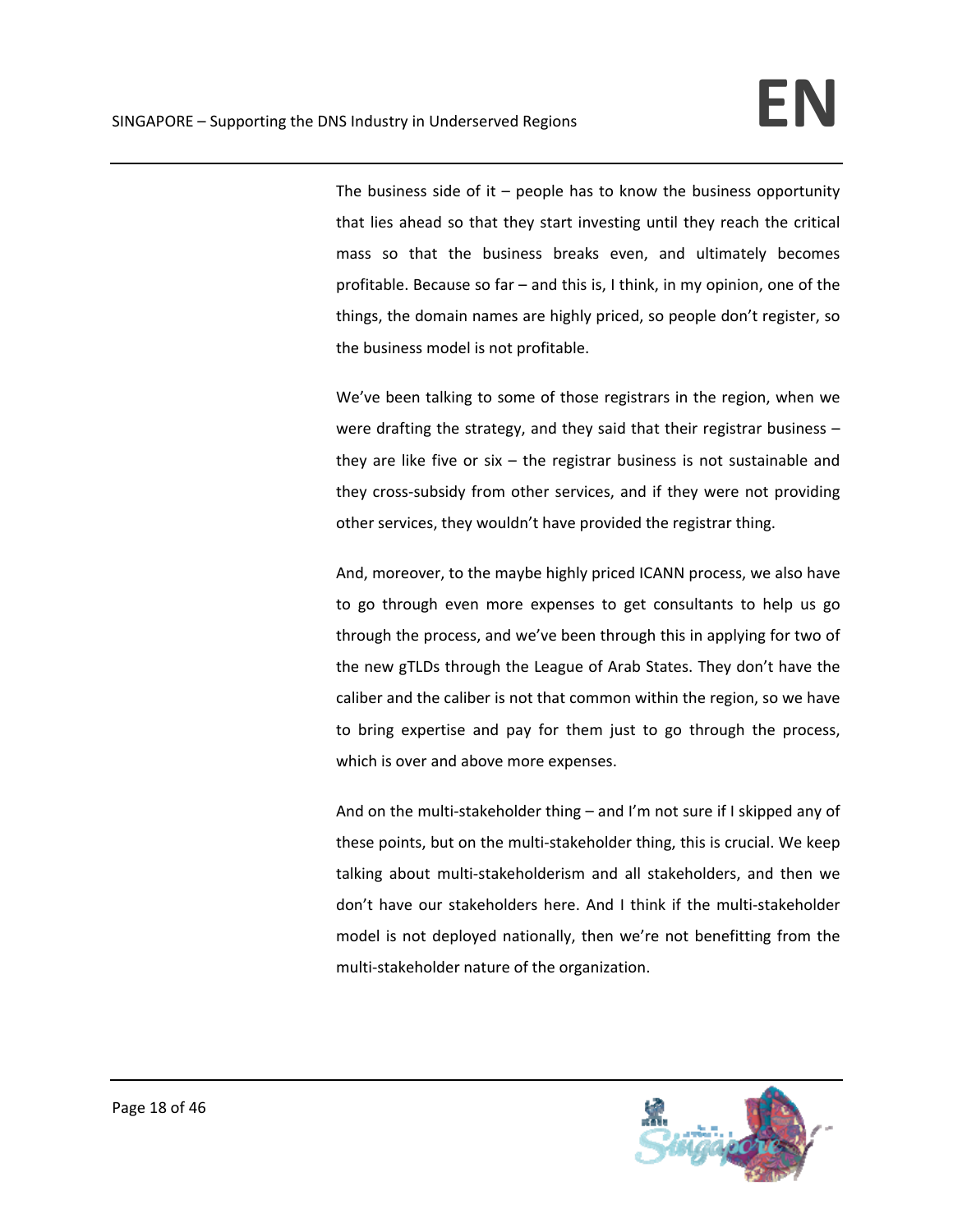I come from the government, and I've been attending ICANN meetings for years now, and we failed to bring our private sector to attend. So, to us, ICANN is more now of a governmental thing, because only the government attends. We don't have other stakeholders attending from my country or even I don't think we have appropriate representation from the region.

And I won't keep the floor more than that. Thank you.

MIKE ZUPKE: Thank you very much for that. So I really hate having to say, "Please hold on to your comments," but I do want to allow our panel to finish with their presentations. So, if you don't mind. Okay. Thank you.

> Sam Lanfranco is here from the Not‐for‐Profit Operational Concerns Constituency Update. I think I said that right. I have to say it slowly. They've been doing some work, and he's going to give us an update on some of the things that they've been doing.

SAM LANFRANCO: Thank you, and thank you for attending this. I have one little side comment I want to make. I first got involved with Singapore about 35 years ago. I was working for the UN, and Singapore was a poor city, state, nation, country, assembling circuit boards for export. And a number of us working for the UN in Geneva for [UNPAD] were saying, "Singapore will develop starting with circuit boards." And the prevailing opinion was that we were wrong, that Singapore would not develop

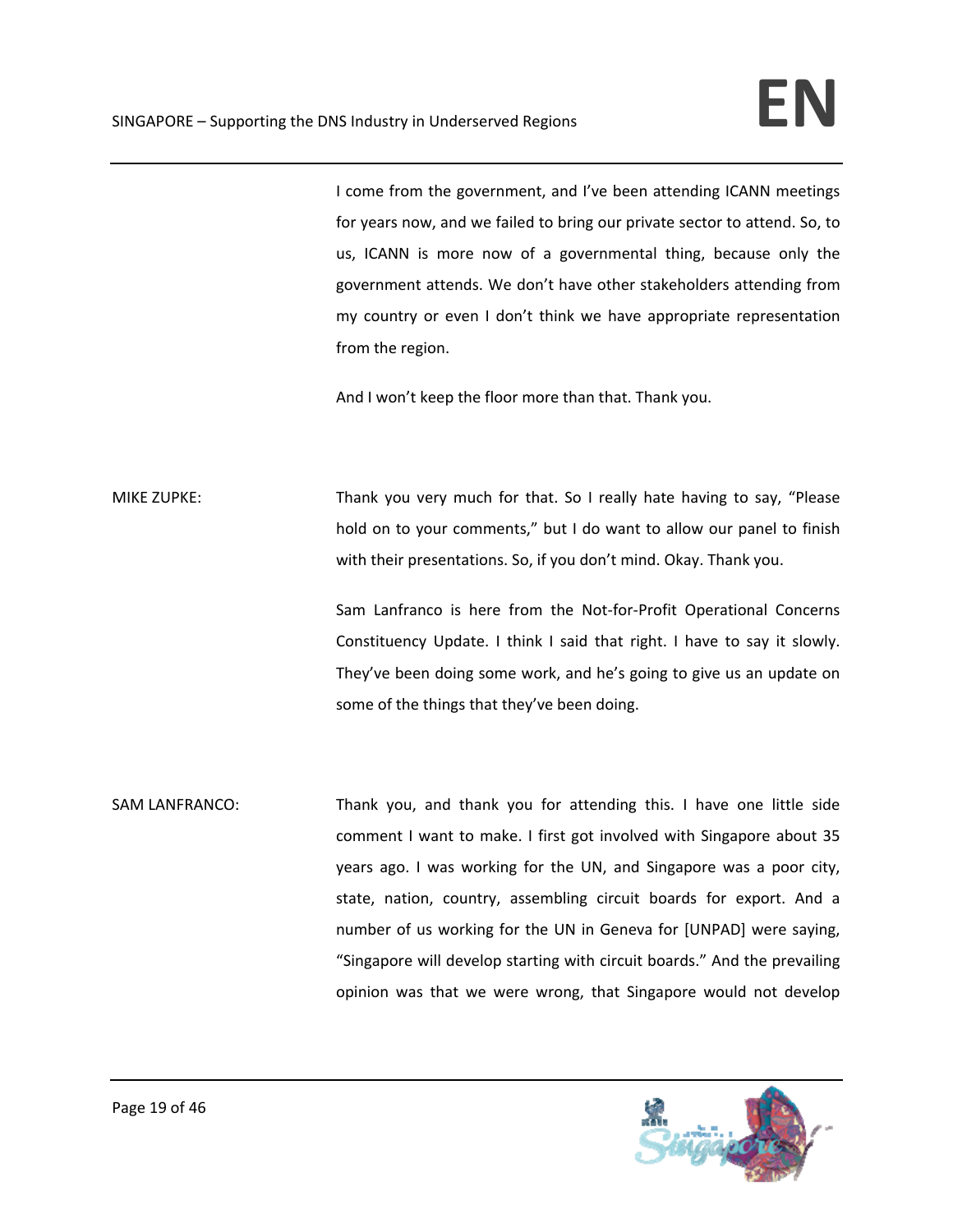starting with electronics at that point in time. They would just make circuit boards and export them.

Here we are, a third of a century later, the evidence is in. It wasn't just circuit boards. It was governance and government policy and so forth. For those of you who are here and young, what looks like an unpopular idea at one point becomes conventional wisdom at another. So, some of the ideas that you will develop and carry away here, they may be unpopular now, but they will be popular later on, and somebody else will take credit for them.

Okay, let me talk about what I'm supposed to report on. The Not‐for‐ Profit Operating Concerns Constituency, NPOC here, held a set of panel session on Saturday in which we discuss – alternately, you could call it "ICT for Development" or "DNS for Development" – what does the Internet ecosystem mean for development in the less developed countries, areas of the world? Not just the development of the ecosystem, but development in general. I'm a development economist, so I came with that perspective.

So what we're going to present, I'm going to present a report of what we did. We dealt with three topics. And it's food for thought, and it's a complimentary food for thought to what has just been discussed.

A successful registrar, registry, ISP industry requires both effective production, a good regulatory regime, and effective demand. In the absence of effective demand, your ability to supply is useless, because they're not there. And in the wrong regulatory structure, you get so tied up, you can't do what you want to do.

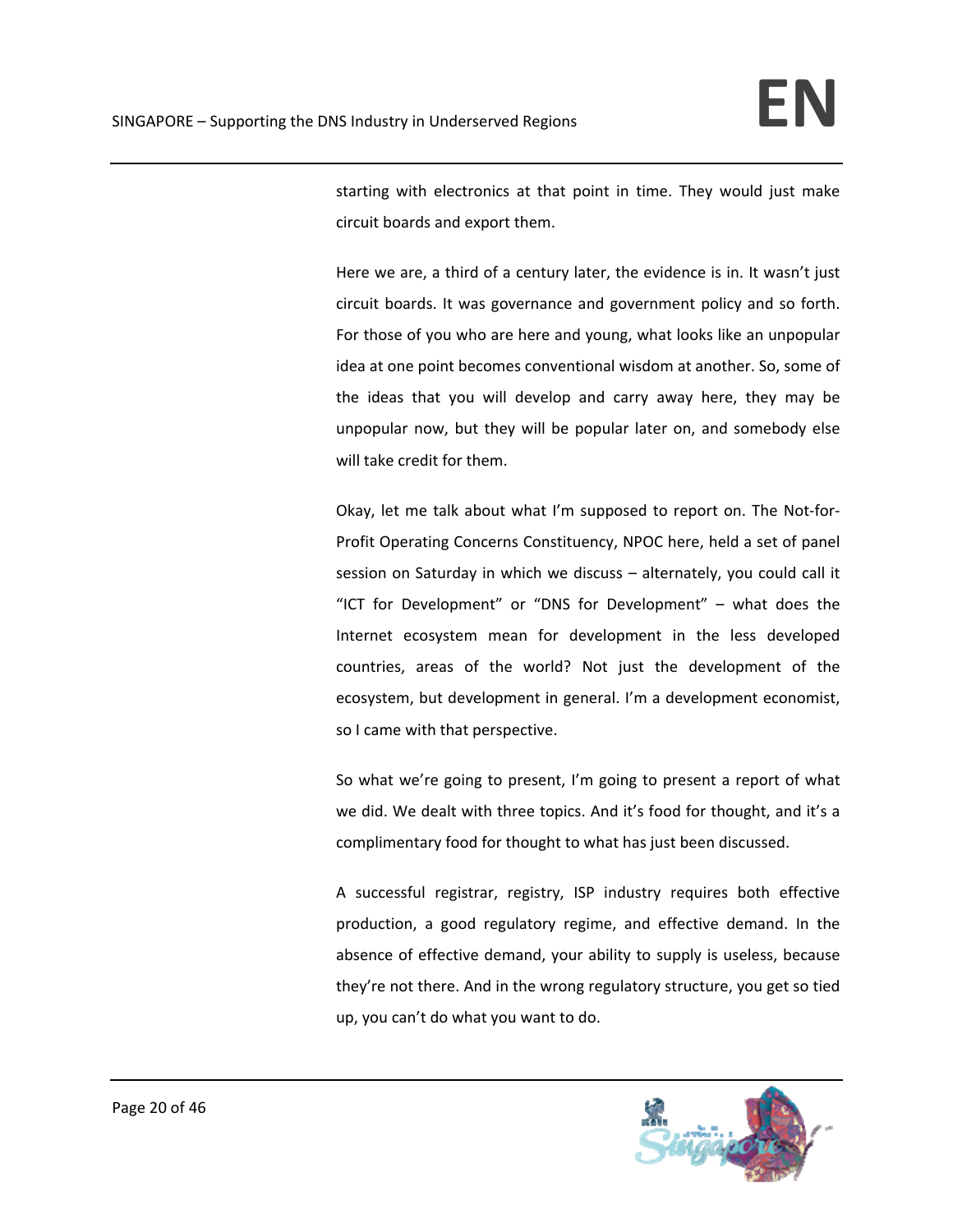So, this is food for thought. And our discussions were about how to get there from where we are, where are we taking stock and how to get there. Our round table on Saturday focused on three things. Opportunities and challenges of the new global top level domains for development, the current state of the field that began on day one – which was ICT for Development, Information and Communication Technologies for Development. Very early on, people recognized this works across time and space. We should be able to involve the economic and social margins of the world into this.

And the third was  $-$  and I think we made a major step forward here  $$ the third panel was on the growing mutuality between the concerns of the non‐profit civil sighted community, not its self‐interested concerns, but its concerns looking out over society, and the intellectual property community. That's too often presented as the loggerheads, with civil society arguing with intellectual property issues. There's in fact a whole lot of commonality there, so we're trying to explore that.

The first panel, we focused on private sector opportunities, and it was a standard list of the registrars, registries, what you do with a domain name, the kind of spinoff jobs that will go to, programmers, and so forth. But, the main reflection was not making that list again, but reflecting on how hard it is it roll out that list to many places, and some discussion of possibly incubator‐style efforts or that the non‐profit sector and geo-sector should work more closely with some of the incubator‐style efforts. And the recognition that, in the long run, if it's not sustainable, if it can't carry itself for most of these efforts will fail, that if you're an ISP, if you've got your infrastructure in place and the effective demand isn't there, you're in trouble.

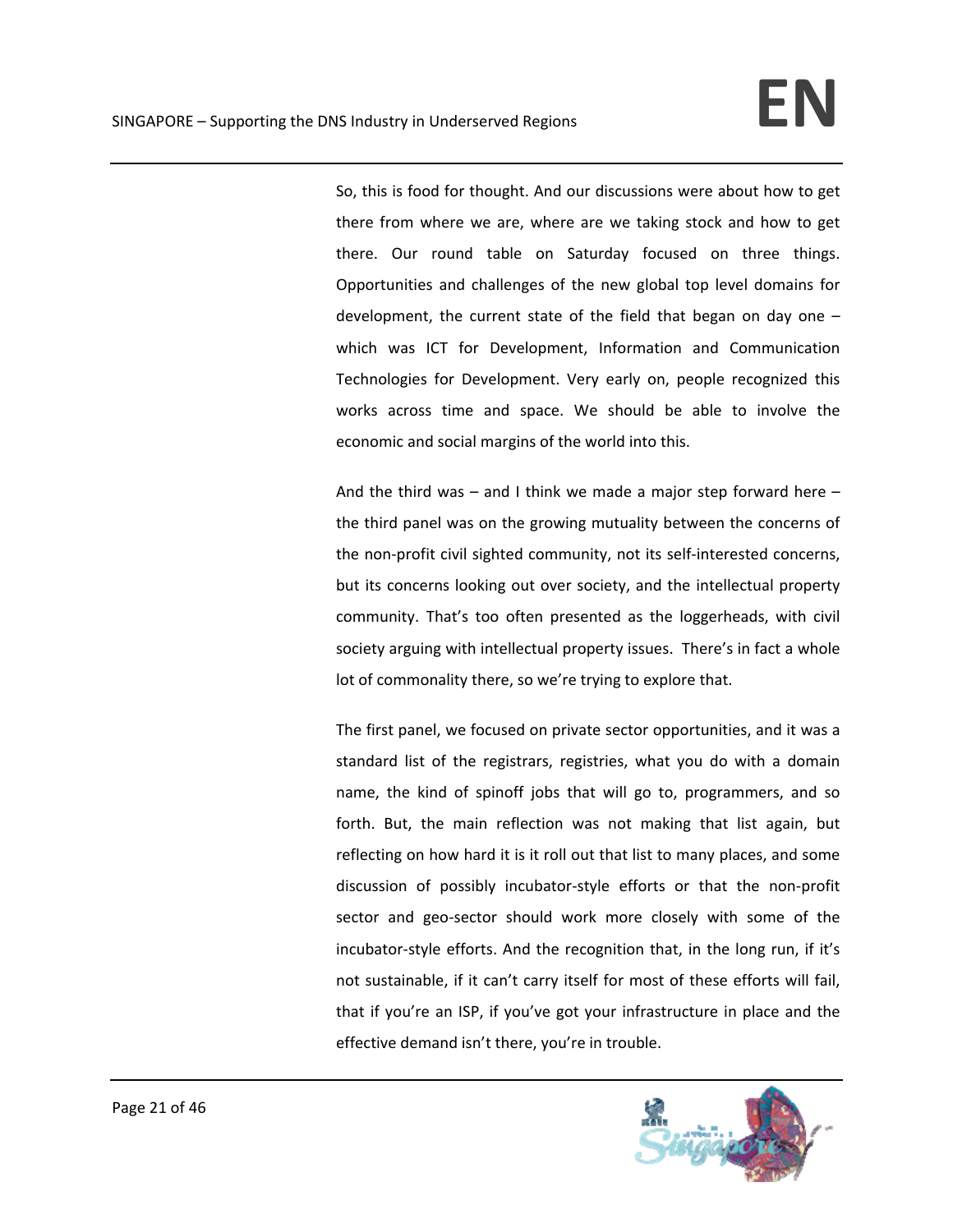The second panel, which was closer to my heart, was ICT for Development, and what I tried to do there was take stock – and it's a taking stock that I think that the ISPs and the registrars and registries have to think about – and that's that 20 years ago, ICT for Development was talking about the last mile problem, computer literacy, accessibility and cost, and what has happened in the last 25 years is mobile communications: the cell phone, and the app. The cell phone and the app and the amount of time it takes somebody to learn to use an app. They can no more sit down at a keyboard and write a letter to their mother or their grandfather than fly, but they can use an app on a cell phone.

So it's that that's happening on the ground, and the whole industry above that is going to have to come to terms with two things. One, that mobile access reducing most of the technical last mile problem – not all of it, not everywhere. The second, the removal of a need for that whole bit of literacy training around the end user. It's still there for the app developer and so forth, although that's getting easier and easier. And the fact that those stakeholder groups, they're not here. They're not at ICANN, they're almost unheard of in most places now.

The end users on the ground, because of mobile communications, will be able to gradually coalesce and have more and more of a voice. So the multi‐stakeholder model is going to increasingly be invaded by Internet sovereignty, by which I mean not at the nation state level, but that the individual using the Internet is expecting to have feedback on how the Internet operates. Not just because they have some social concern like NPOC's members, but because they have a concern for themselves,

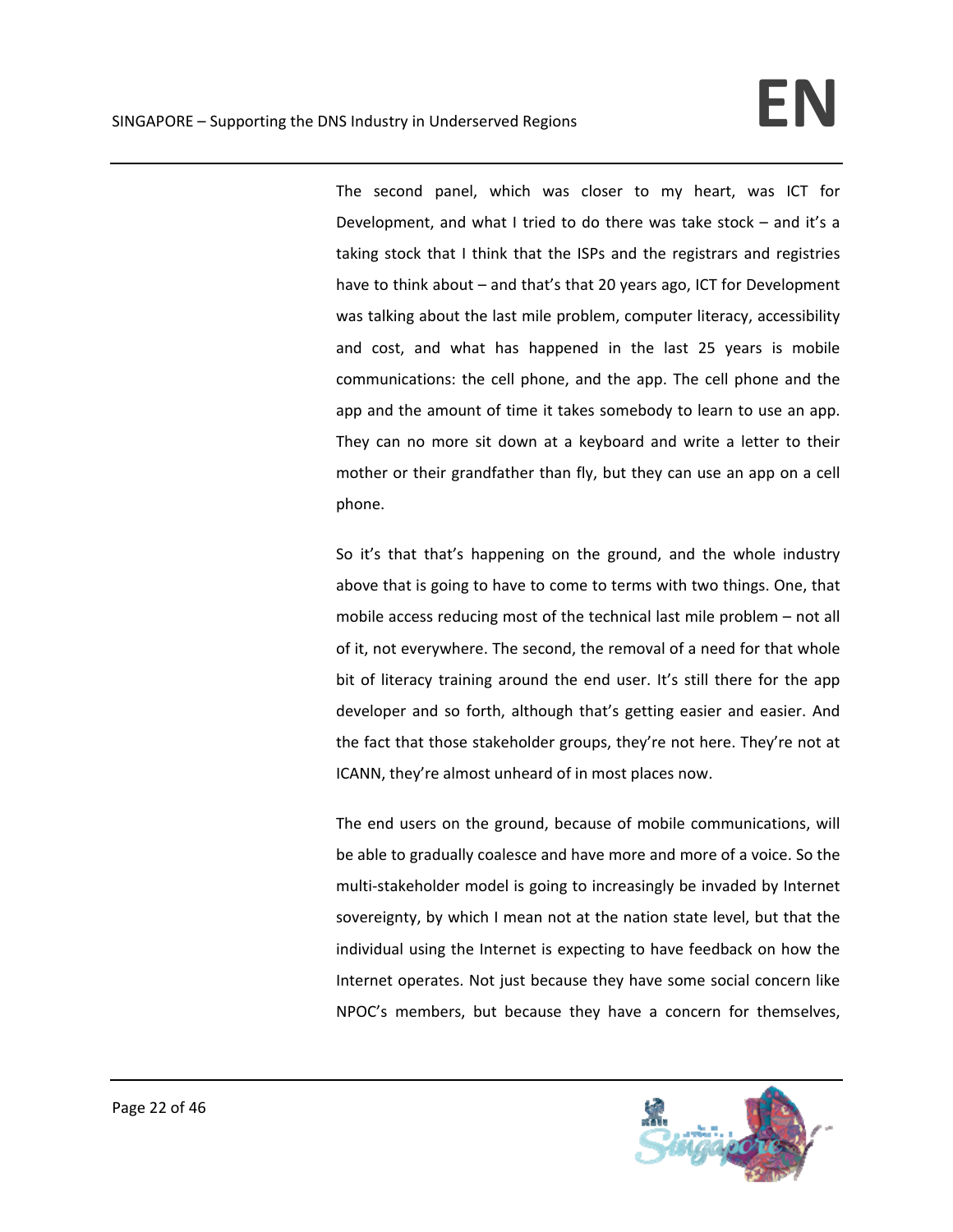their family, their business, their community, the whole agenda, and they'll layer through that like fish. They won't all want to come here.

So what we came away from that with  $-$  and I'll summarize it in a minute – was that there are, in that area, ICT for Development, there's a huge layer of service provider agencies, NGOs, government initiatives and so forth, that have been trying to deliver ICT for Development for the grassroots.

There are service industries that are going to have to become a collaborating partner with the grassroots, because the grassroots is going to have much more voice here. We're not that far away from some rural farmer saying, "The app I have on my cell phone is not only the app that I really wanted, not the one that somebody thought up in Washington or Paris or London, but it's the app that we sat around and talked about, and my nephew in the capital put it together for us, because he or she is in school." Niece or nephew is in school. So, there's a whole democratization of access that's taking place there.

In that mobile cell area, there are issues too around data privacy and so forth. But we're not talking about that here.

And there's space for some collaborations there. ICANN itself has reached out, but it's always reached out to try and bring people in, instead of saying, "We need to be a collaborator in initiatives where we're reaching out to help people out there do something."

The third thing was the panel on intellectual property. Two things I can say there is that the discussion was around a mutuality of interest and concerns – not fighting over GMOs or private property versus

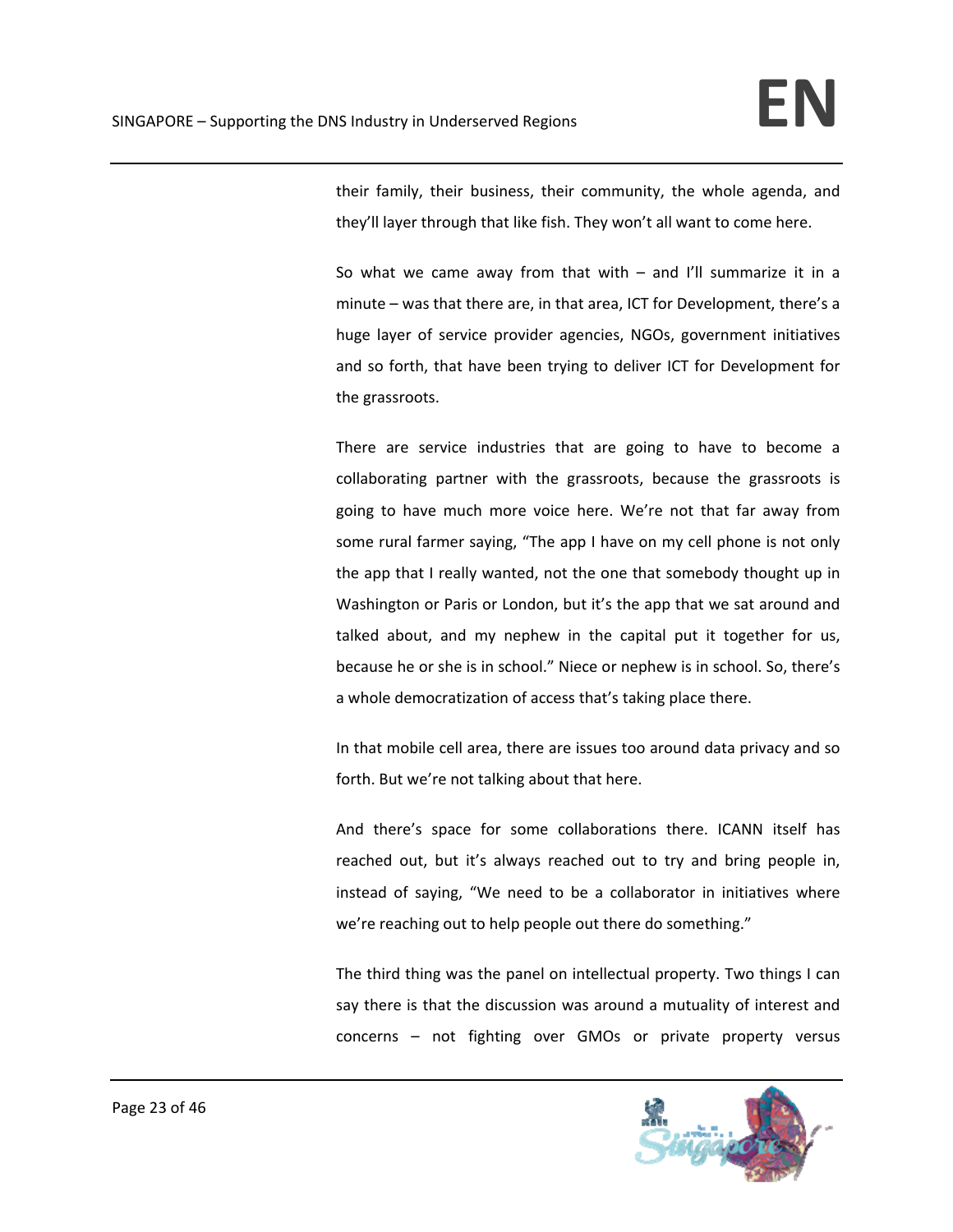communal property, or shareware, and so forth – and the understanding that there's a real basis for a constructive dialogue there, a constructive dialogue that will help inform the whole intellectual property discussion, both from the grassroots level and up.

That was what the three sessions were about: GLTs for development, ICT for Development, intellectual property for development. Those are the three short ends.

The takeaways were that in all three areas, change is being driven by two things. Initially, it was driven by promise, the promise of ICT for Development. Now it's being driven by expectations. The access is increasingly there, and the people who have got the access have got expectations about how they're going to use it and what they need, and those will be satisfied for the most part by the private sector with some nudging on policy by our group, by the civil society areas.

The other one is, of course, the major increase in capacities. The ability to get access now is becoming much, much, much more reasonable. That was the one take away, is that the expectations are becoming more democratically spread, and the capacities to respond are becoming better. This is below the registrar-registry ISP level, this is what's going on down there on the ground. And how those two come together is part of the challenge for you.

The other is that it's going to be much more stakeholder‐focused, because the stakeholders are going to be in the market, more of them, and they're going to be worried about policy. If you're a fisherman off the coast of Ghana, there's all kinds of icy teething you can use, but how

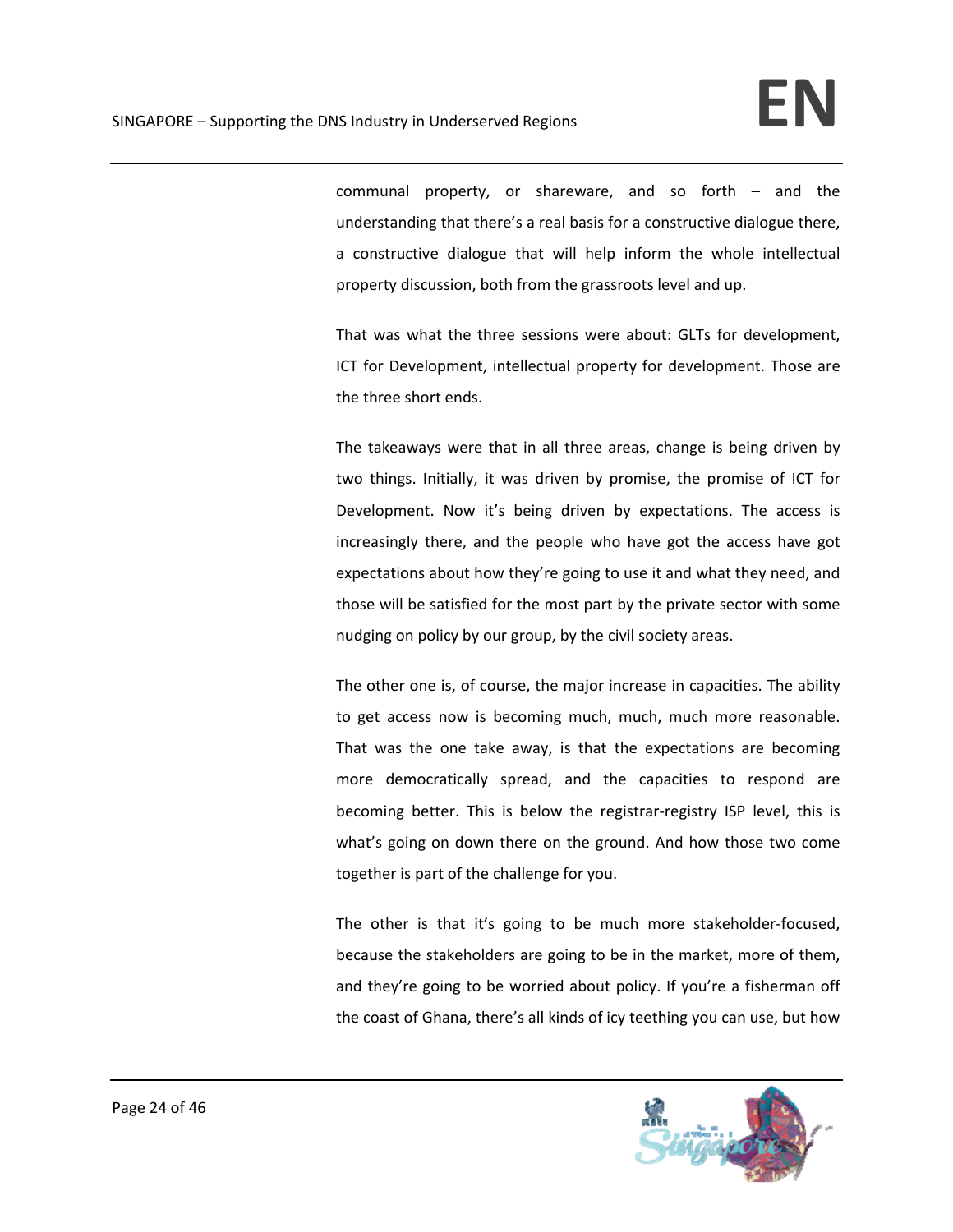do you keep the foreign boats out of your fish? That's a policy issue, that's not an ICT issue. And you don't want to necessarily do it the way that they did it off the east coast of Africa.

The third is necessary actions. And necessary actions – and this is going to be the test for ICANN going forward – is what do we actually mean by stakeholder engagement? What is a stakeholder model of engagement and involvement?

A lot of organizations, including ICANN, have been able to wear that coat with a very skinny body on the inside of the coat. But, the test going forward, for a whole variety of reasons – not the least of which is the people on the ground are getting much more access and will be effective, if not in the market policy place, in the market place – is what do we mean by multi‐stakeholder engagement there, what do we mean by accountability, how does that happen?

If you look at some of the proposals for ICANN from those strategy panels that should be put to rest, some of them were for open data. We know what's been happening at open data. It doesn't get to the stakeholders on the ground. It only gets to the stakeholders up here. We've got lots of evidence on that, so we have to think about those.

The last is that we have an obligation. If you want progress to happen, you need these dialogues between stakeholders, but there has to be a level of awareness and some reasonable forums for engagement. And one of the commitments that we talked about, and NPOC is looking at, is strategic alliances with other entities that focus on stakeholder awareness and engagement. My model is usually stakeholder

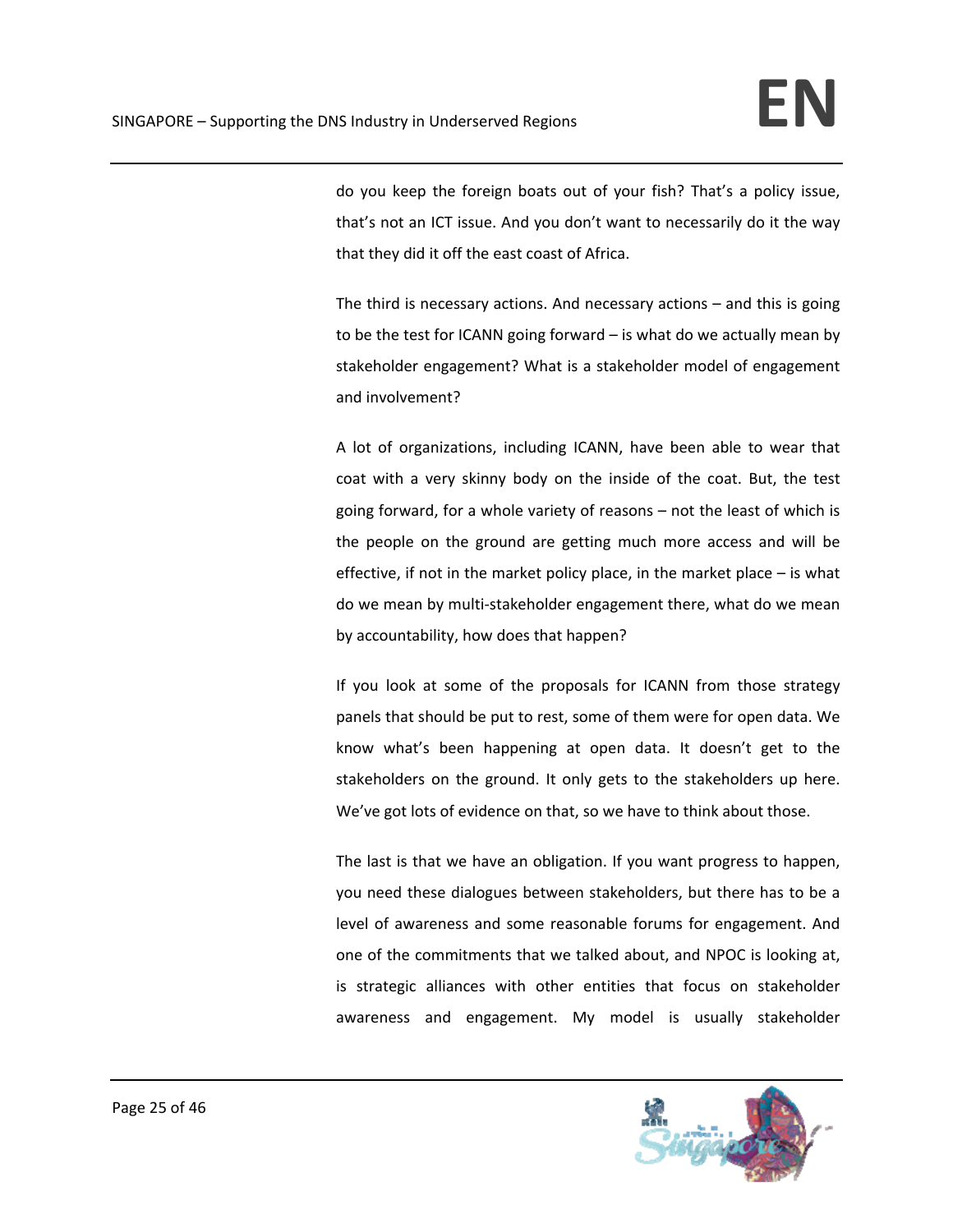engagement, awareness and empowerment, and then they decide where to get engaged. They may not necessarily come here. In Egypt, they may say, "Our focus needs to be first within Egypt, and then go on from there," rather than just trying to go here to try and do something that causes the Egyptian government to respond. So there are those kinds of dynamics that are going to be sorted out.

One of our initiatives which we expect is that NPOC itself will enter into some kind of MoUs with other organizations to work in this area of raising awareness and the potential for engagement and involvement on the part of, in our initial interests, civil society communities, but in also the stakeholders that they're supposed to be working with.

One of the MoUs is with I-Engage, which has been mentioned a few times over the last several sessions of ICANN. As a free standing institution over here, where we reach an MoU and say, "Okay, here's some initiatives and deliverables around raising awareness and engagement," and understanding what we mean by a multi‐stakeholder model, getting some of those terms teased out so they have some meat in them, and then try and have an effect on how this roles out in the Internet ecosystem. I'll stop there.

MIKE ZUPKE: Thank you, Sam. So, I think that provides a lot of food for thought for our discussion that we're going to have now. I'm wondering, Caitlin, if you could advance to the next blue slide in this deck, please. Yeah, that one, thank you.

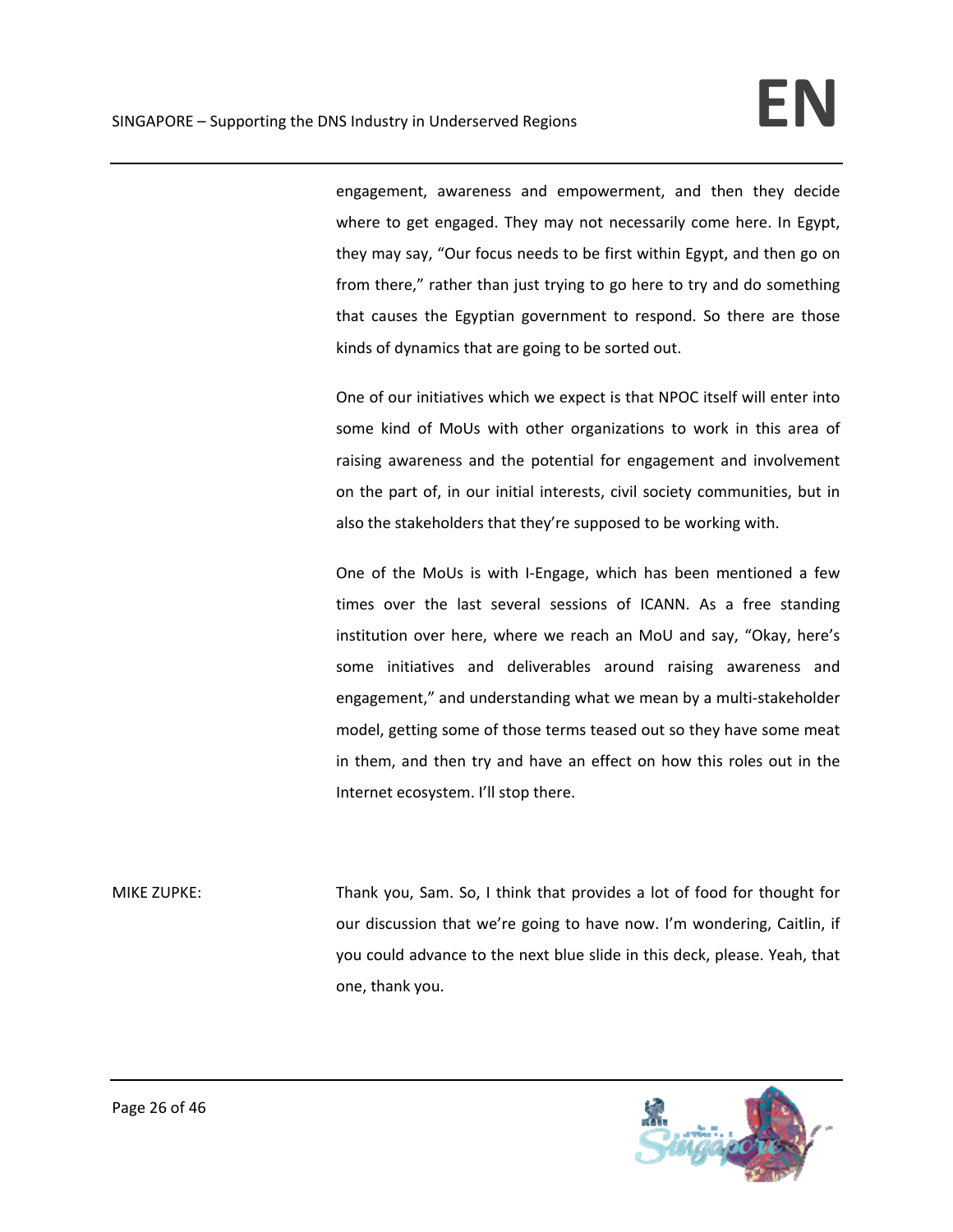I think we've had a lot of really helpful issues that were brought, either here at the table or at the microphone that people have seen as potential obstacles or issues to be addressed in trying to help raise up the industry in these underserved regions.

One of the things that we wanted to do was to bring some of the issues that we've heard to date to the floor. And so, what our goal is going to be is to take the issues that have been raised – and a lot of this was through some of the work that Pierre has helped to facilitate with the Africa strategy, and some of these come from other areas. So our goal was to take those issues that have been raised and allow you to bring the other issues that you're identifying here to the table and to break into smaller groups here and discuss ways to try and address these and try to come up with some way of approaching those, and then also to try to identify who do we think should be at the table when we try to resolve these things.

As an example, Tony mentioned that there's an issue with the application process at ICANN for registrars, and so this would be the kind of thing that you could say, "This is an issue. We think this is something that ICANN staff could help resolve, by putting together a technical specification document."

And so what our goal will be in this is to take the inputs that have been received, either through previous processes or today, and to come up with an action plan and say, between now and London, we'll come out with a report on what we came up with in this workshop, and say, "Here are our targets, here are our goals," and we can try to measure our

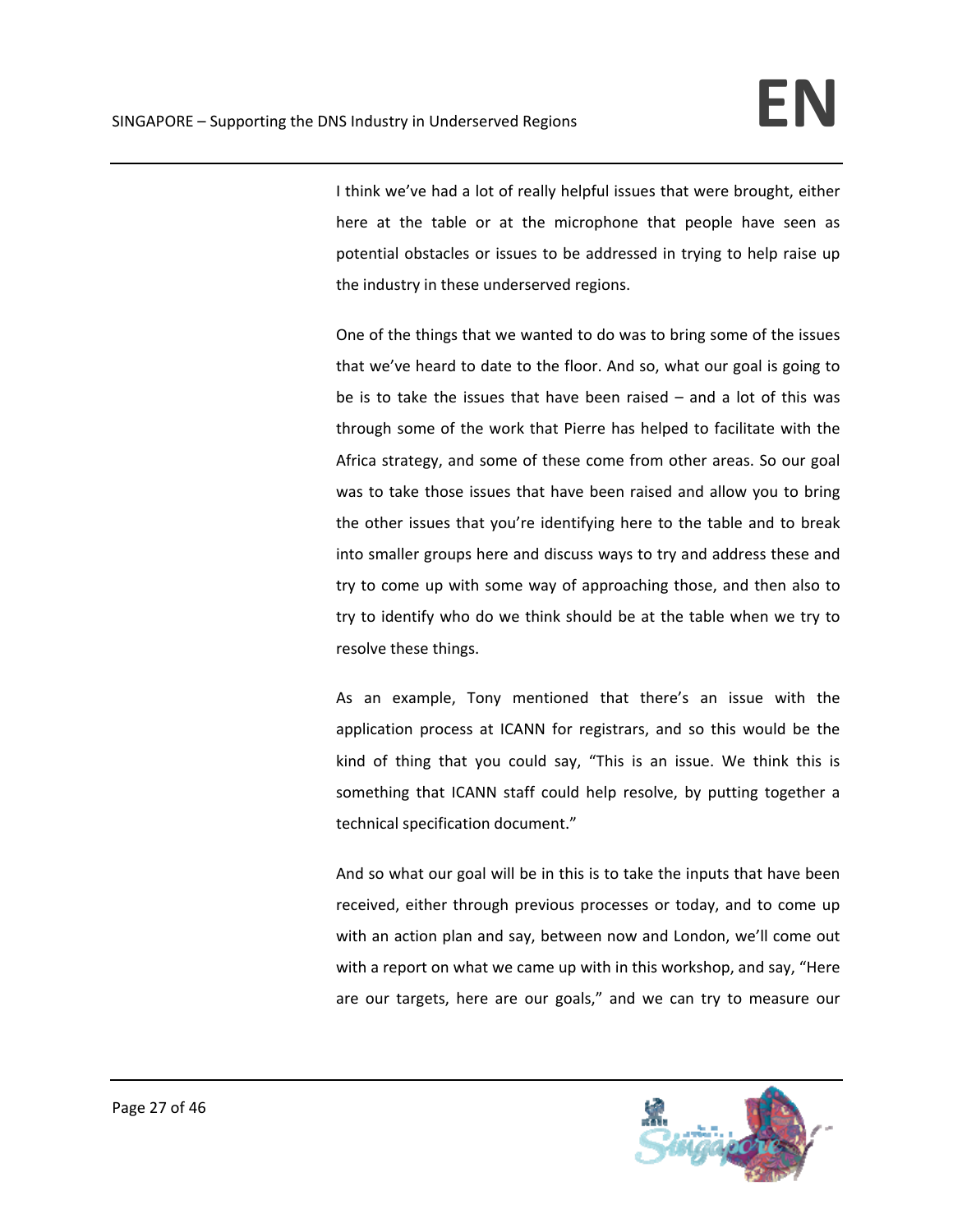progress against those things, both leading up to London and on a longer term.

So I've got here on the screen the list of issues that have been raised to date in very short form, and so I thought I might just expand on those a bit and then we'll break into our groups and actually begin the problem solving part of this. Not to worry, I'll provide written descriptions on paper of these in case you want to refer back to them when we break into our group activity.

But, just to give you an overview of these, the issues that have been raised that we've heard before this session today – and by all means, we realize this is not the exhaustive list, this is really things that have been published in previous documents. We're trying to avoid asking people to say the same things that have been said before. That's why these have been collected.

The first one on our list is that there's an issue of the complexity of the marketplace with regard to the registry-registrar model, in that registrars in a world of new TLDs have to contract with every single registry, and each registry can have its own registry‐registrar agreement. And for a smaller registrar, or a registrar without substantial legal resources, this is a very difficult challenge to deal with, trying to make sure that you're being informed on how you engage with these registries.

The next thing that we've heard, I think for years, is that the insurance requirements in becoming a registrar are onerous in some parts of the world. So, if you're not aware, the ICANN Statement of Accreditation

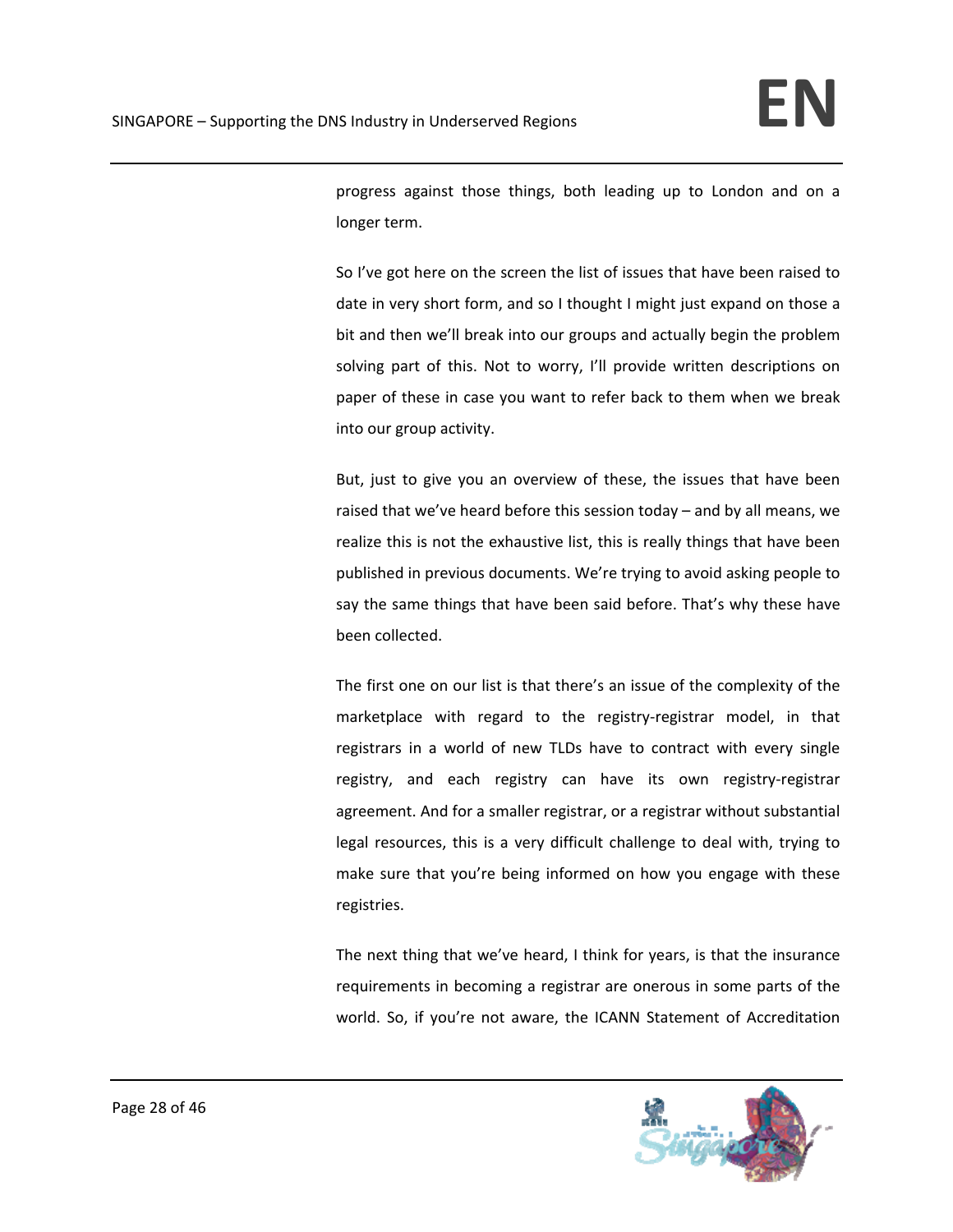Policy requires registrar applicants to have a policy, which we refer to as a "commercial general liability insurance policy," although it might go by another name, with a limit of at least \$500,000 US.

There have been people who have said to us, "That sort of insurance either doesn't exist in my country, or is incredibly hard to procure, or it exists, but the insurance companies don't understand this business and they don't want to write a policy because they don't understand it."

The next issue on our list here is the matter of registry funding, and I've talked to a number of registries about this issue in advance of this. And so historically, most of the gTLD registries – or perhaps all of them up until recently – have required registrars to pre-fund their registry accounts in order to do business in that TLD. So that might mean that the registrar has to make a deposit with the registry, or they might be able to acquire a letter of credit, which is not necessarily an easy thing to acquire, either. In a world of potentially 1,000 or 2,000 TLDs, that cost could add up very quickly to a small registrar. So, that issue has been raised.

Next on the list is what I'm referring to loosely as the indirect and direct costs of accreditation. This is referring to the fact that in order to become an ICANN accredited registrar – and there may be similar issues in the ccTLDs – there are fees involved, there a number of difficult compliance issues that registrars have to be prepared to deal with, and registrars or prospective registrars have said to us, "Well, how do I compete with resellers? I see benefits to being a registrar, but I need to register certain number of domain names in order for this to be cost effective."

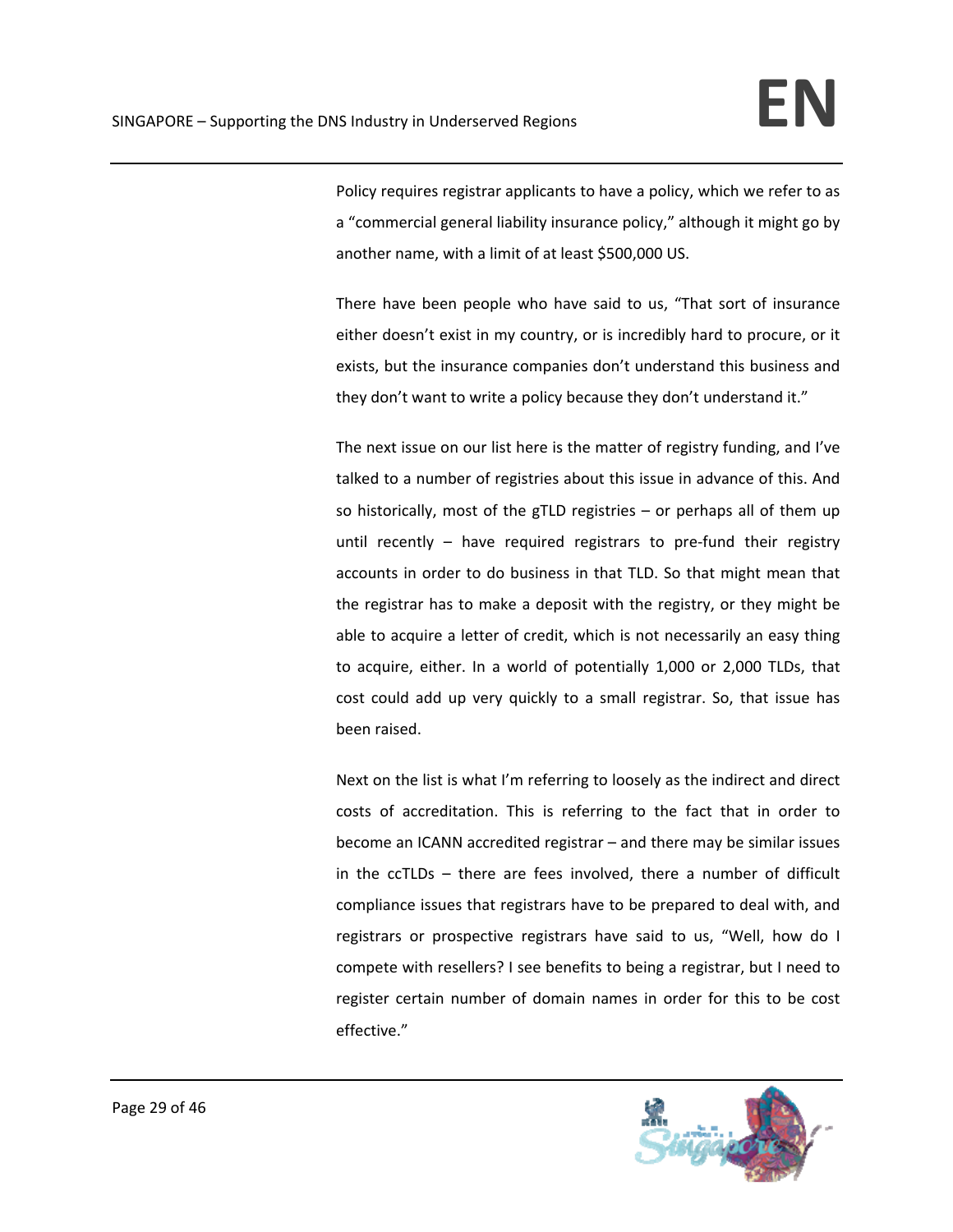The question has been raised, how can the community, if at all, help registrars to reach that critical mass of registrations that's required in order to make sense to be a registrar?

Next on the list is developing operator expertise. This is both in the technical and security realms, but I think also in the sense of marketing expertise, and how to best approach customers. I think we've heard that consistently today in some of the comments that we've heard, so I think that will be a good one for discussion.

And I'm sorry, this is a pretty long list, but I want you to know we've been listening to discussions and we're really hoping we can move this forward, starting with today's sessions, as I said, and going on to London.

Next on the list is participation in policy‐making. The idea here is that if you're a registrar or registry, what goes on in ICANN affects you regardless of whether you're a large registrar or a small registrar. However, if you're a small registrar, you might find that participating in the policy‐making process is very difficult. So, we want to look at ways that that might be made easier for interested parties.

And finally, an issue of consumer awareness, and that's that in some of these marketplaces. There's not a lot of consumers of this product right now. There might be education needs, or there might be a lack of trust in the system, and so those are things that might need to be addressed.

So, that's the list that we're starting with. And then we're going to give you an opportunity to add to your list when we start our activity, which is going to start imminently. You can scroll to the next slide. Thank you.

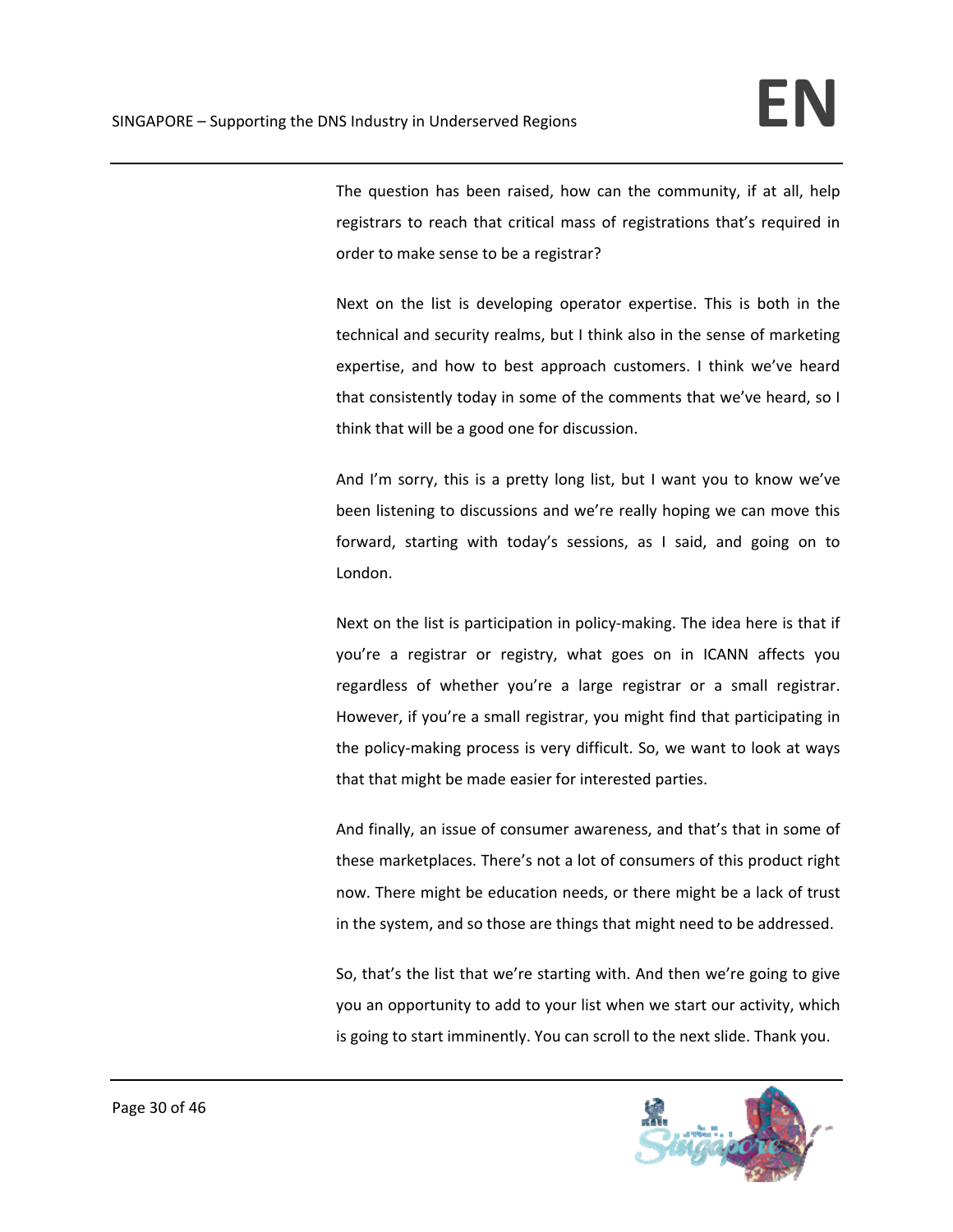So what we're going to do – and my colleague, Caitlin, is going to come out to the audience and distribute the printed documents that have the descriptions that I promised, as well as a chart that will allow you to say, "Here are the issues, here's how we would rank them in terms of the order that we think they should be addressed."

And the two really big questions are how do we recommend solving this, and who needs to be at the table to solve this, and how do we engage them? Is this a matter we think should go to the GNSO? Is this a matter for the ccNSO? Is this a matter we should start lobbying people in the private sector to provide assistance with? The idea is let's stop saying this is a problem and let's figure out how do we really want to try and address these things, and who should we be engaging?

When we come away from this, we'll have our small group discussions, we'll come back together, and we'll try and collect all of these ideas. When we come away from it, this will become an assignment for staff to try and say, "All right, here's our roadmap." We'll put it out for the community to look at and to comment on, and then we'll say, "Can we agree this is how we want to go forward, and how do we best do that?"

So, before we begin, I thought I would just see if there are any questions about what we're about to do, or any other final comments here from the panel.

Otherwise, Caitlin's going to distribute these, and I think we've got enough people that maybe three or four groups might make sense. If you'd like to coalesce into your own groups, that would be perfectly

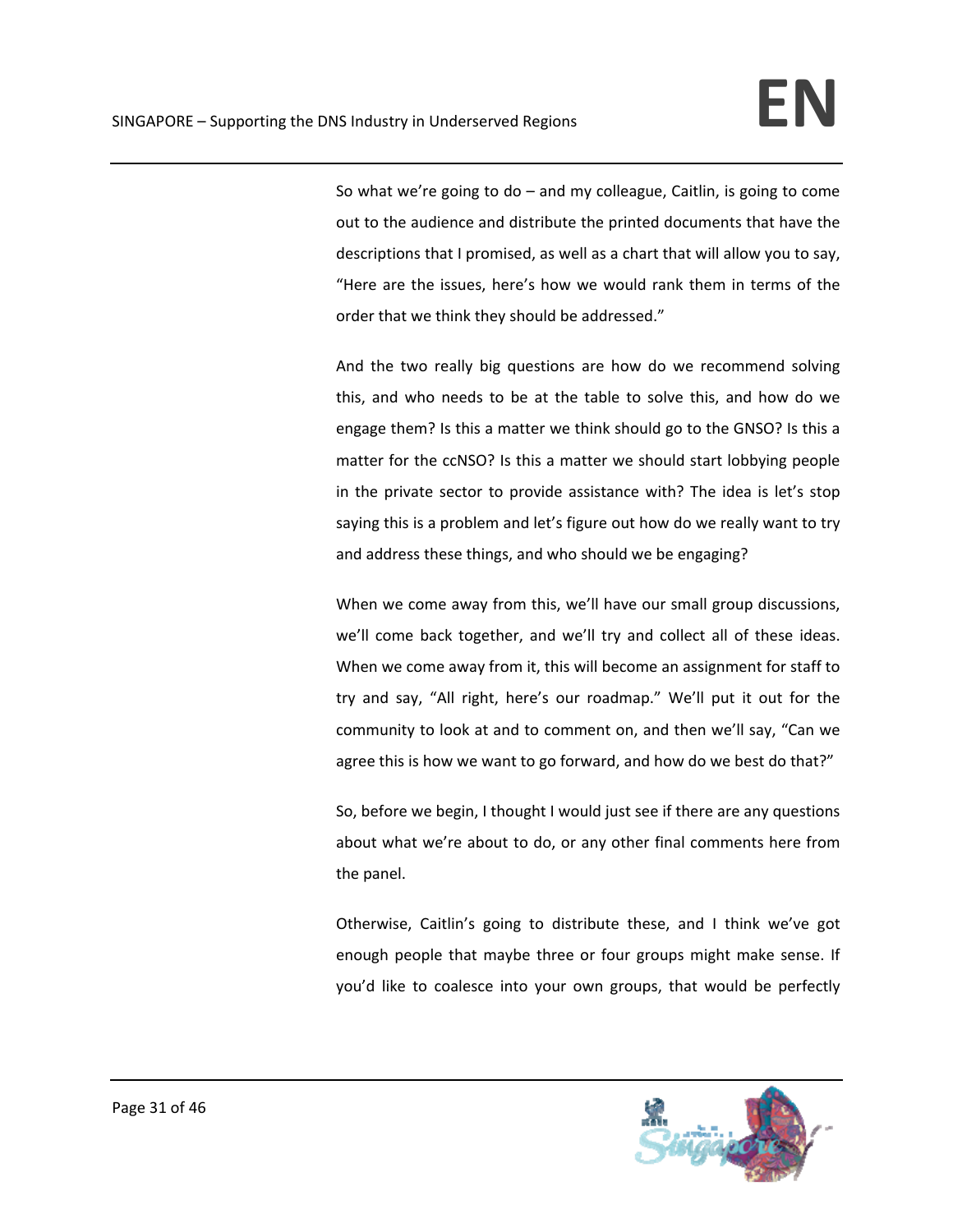fine. Otherwise, Caitlin's been given the responsibility of trying to make sure that there's a good distribution of people among the groups.

When you've done that, what you'll want to do is designate somebody to be your official team recorder, and that will be the person who can make a note of the ideas that are made, and then present them to the larger group when we're done. Hopefully, somebody with good handwriting, so if you want to give this to me at the end, that will help me and my work as we go forward from that.

Without further ado, are there any questions about what we're about to do? Please go ahead.

MICHELE NEYLON: I just noticed – this is more of a comment than anything else. Just one thing that I hope that people should be very careful with here, is how this is all framed. I'm all for clarifying it, making ICANN less North American‐centric, but there's no way that you can possibly have a situation where the standards are applied differently in different geographic regions, because being an ICANN accredited registrar, it's binary. You either are or you aren't. And you cannot have a situation where there are different levels or different rules applied, because that will just break the entire thing.

> Now, ICANN could do a lot, and maybe some people will come up with some nice ideas, to simplify things, to clarify things, to make things easier, more accessible. But the rules of the game, as it were, have to be the same globally. Mr. Harris is now going to totally disagree with me, but that's okay.

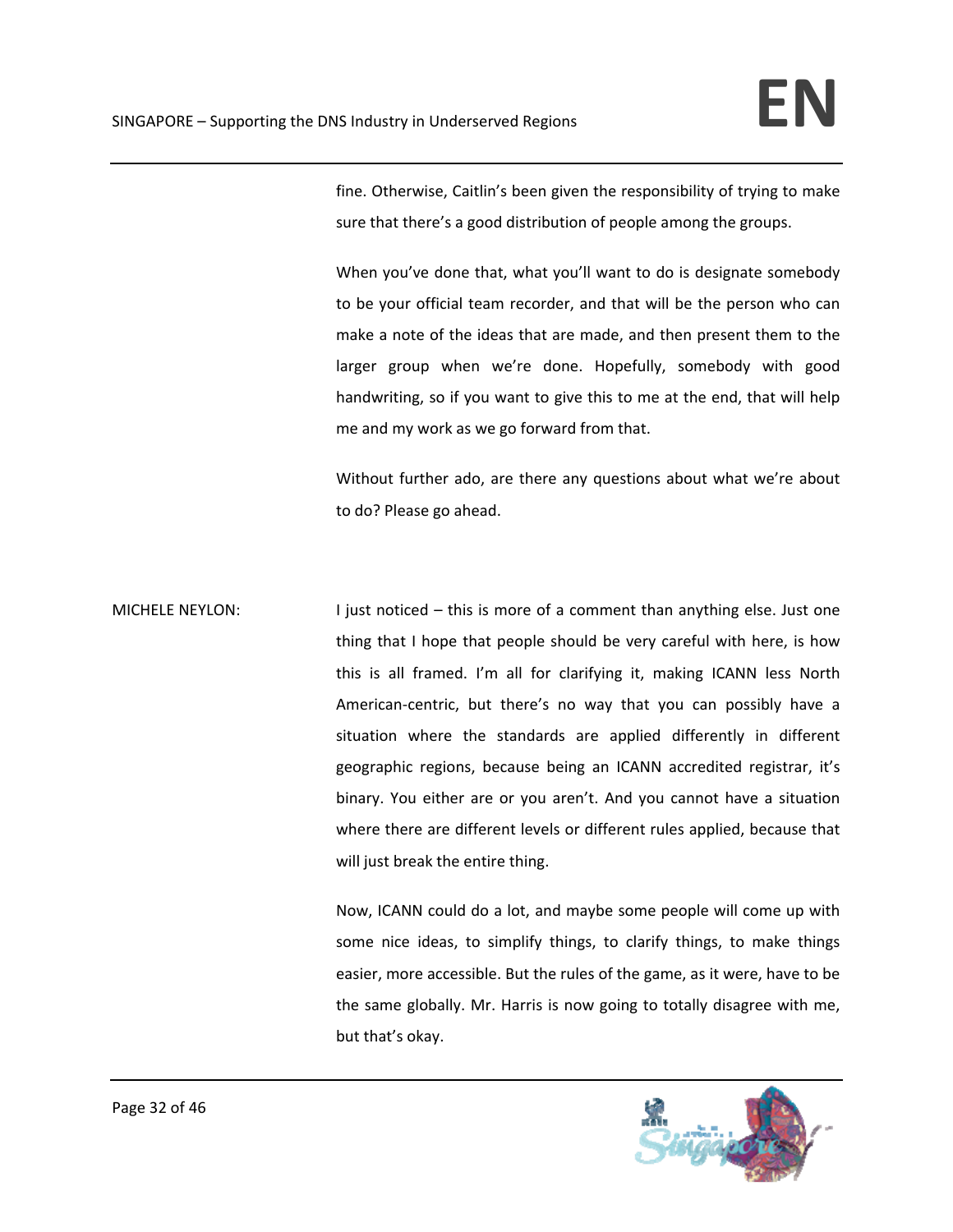MIKE ZUPKE: Internal think you make a good point. I think, though, as we go into this brainstorming activity, I would encourage people think big. We may come away with this and say, "There were some great ideas that we think might not be implementable," because of a reason sort of like what you were mentioning. But I would say, when I think about brainstorming, dream as big as you can, and I think that's part of the next part of the discussion, is we post this for public comment, and maybe that's where we start to say as a bigger community, "This is the direction we think this kind of work should take." That's how I encourage you to think.

Go ahead, Tony.

TONY HARRIS: Well actually, I haven't said what I wanted, so I don't know why we should be in disagreement, Michele. But, quite honestly, I can see his point. Why should anybody have advantages just because they live in Africa or Latin America? It's a very good point.

> But we're not talking about that. We're talking about the fact that, I think, when the application to become a registrar was designed originally, the market and the players who were envisioned are perhaps the right players for the application that was developed at that time. But if you're talking about expanding the possibilities to become a registrar to other regions of the world, who are not empowered in the same manner, I think this does merit a revision.

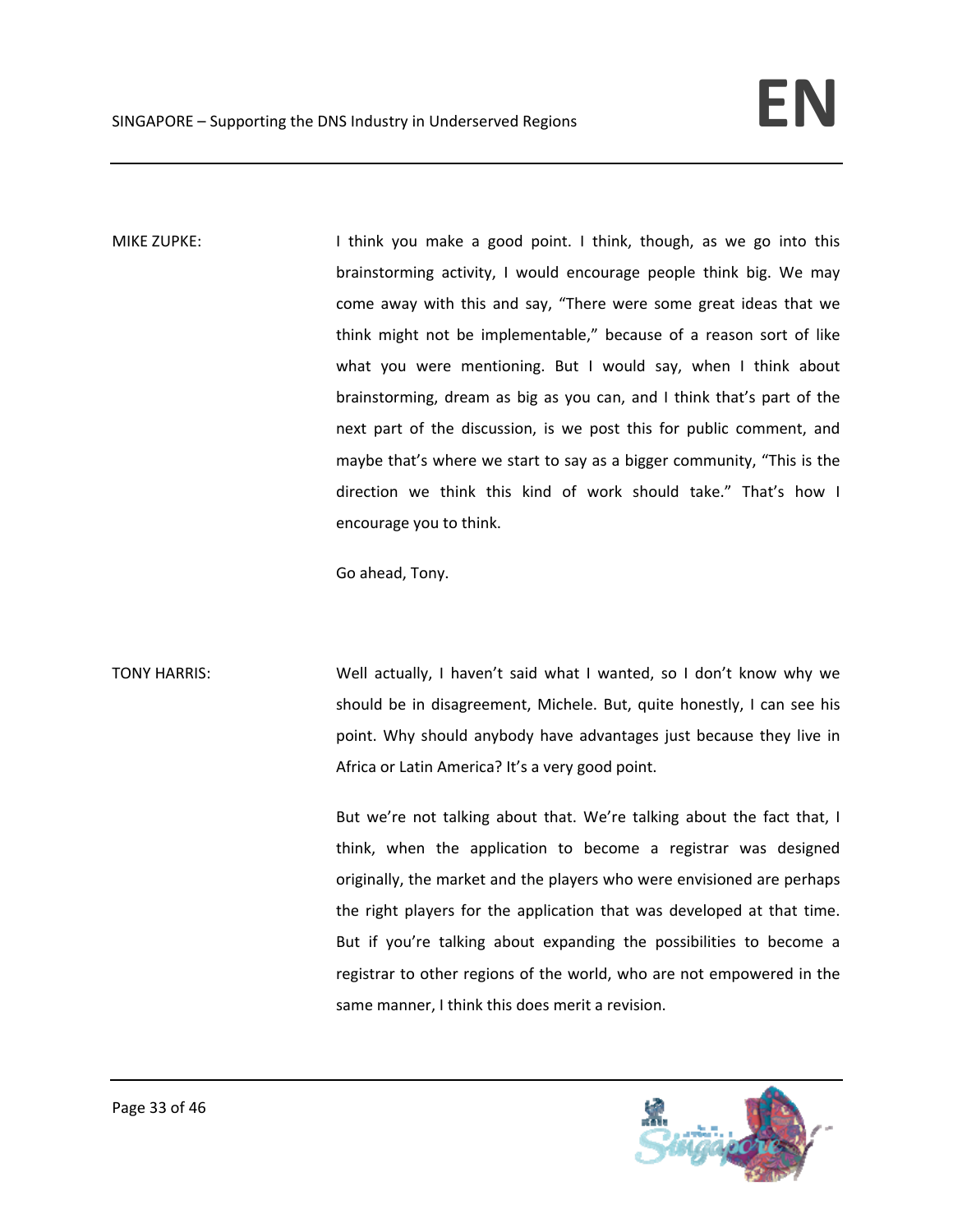And I would add to that that I hesitate to think that anybody in any of our, let's say, developing regions, to become a registrar with perhaps some  $-1$  wouldn't call it advantage  $-$  but some lenience on their requirements, I don't think we present a threat to anybody in the business right now. We'd be laughable, as far as scale is concerned, but we can get back to that later. Thank you.

MIKE ZUPKE: Thank you.

JIMSON OLUFUYE: Just quickly, to also make this point as we go into our groups. Like the earlier presenter talked about government being only being here, actually, in developing and less developed nations, a lot depends on government, because if the government does not move, nothing moves. It's very different from North America, from developed environment, where the opportunities that has been given to business.

> I remember WCIT in Dubai. The government from my country in Nigeria has large contingent, but for a [inaudible] business, I know what I had to do, to struggle to be a part of it. And I had to get funding from somewhere for travel, otherwise I would say, why should I? Because there is no business sense for me to spend money and just go.

> But if government sees that it needs to develop the sector as they are coming to ICANN announce to the business sector, "This is going on, there is this incentive to come," you have to subsidize, you have to find a way to encourage participation. The game has to be very clear,

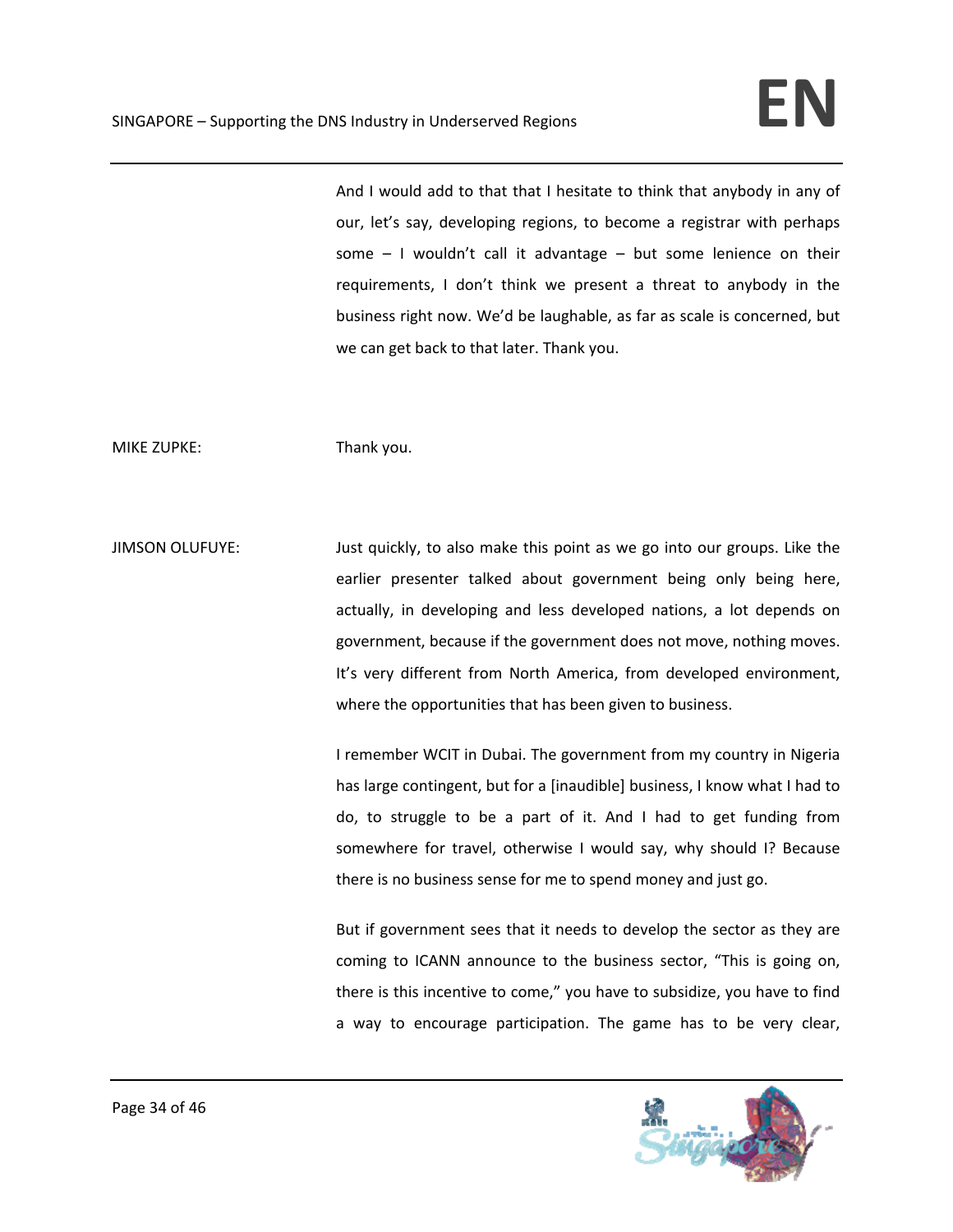because it's business. You cannot have a different yardstick for these. You could encourage. That could be awareness, but a lot depends on government themselves to engender this process.

MIKE ZUPKE: Thank you for that. So would you like assistance in being formed into groups? Maybe Caitlin, could you help to do that? Thank you.

> I would just like to thank Manal for the presentation today. You gave us more time than you had, so I just want to say thank you. She's got to go. Thank you for that.

> I'm hearing lots of great discussions. I don't mean to interrupt. Just a little time check. In about fifteen minutes, we'll come back as a big group and discuss what you've discussed in your small groups.

> We've just about reached the end of our brainstorming period, so if you could just use the last minute or two here to finish up your thoughts and make sure everything is recorded, we'll resume in just a couple minutes.

> Okay. So, I've heard lots of good discussions. I want to thank you for that. I think it's time now for us to try and come back together, and for our groups to report on the progress that they made on these questions.

> So what I think I'll do is if I can grab that microphone, I'll bring them to each group, and the reporter can tell us what the group learned and what they came to.

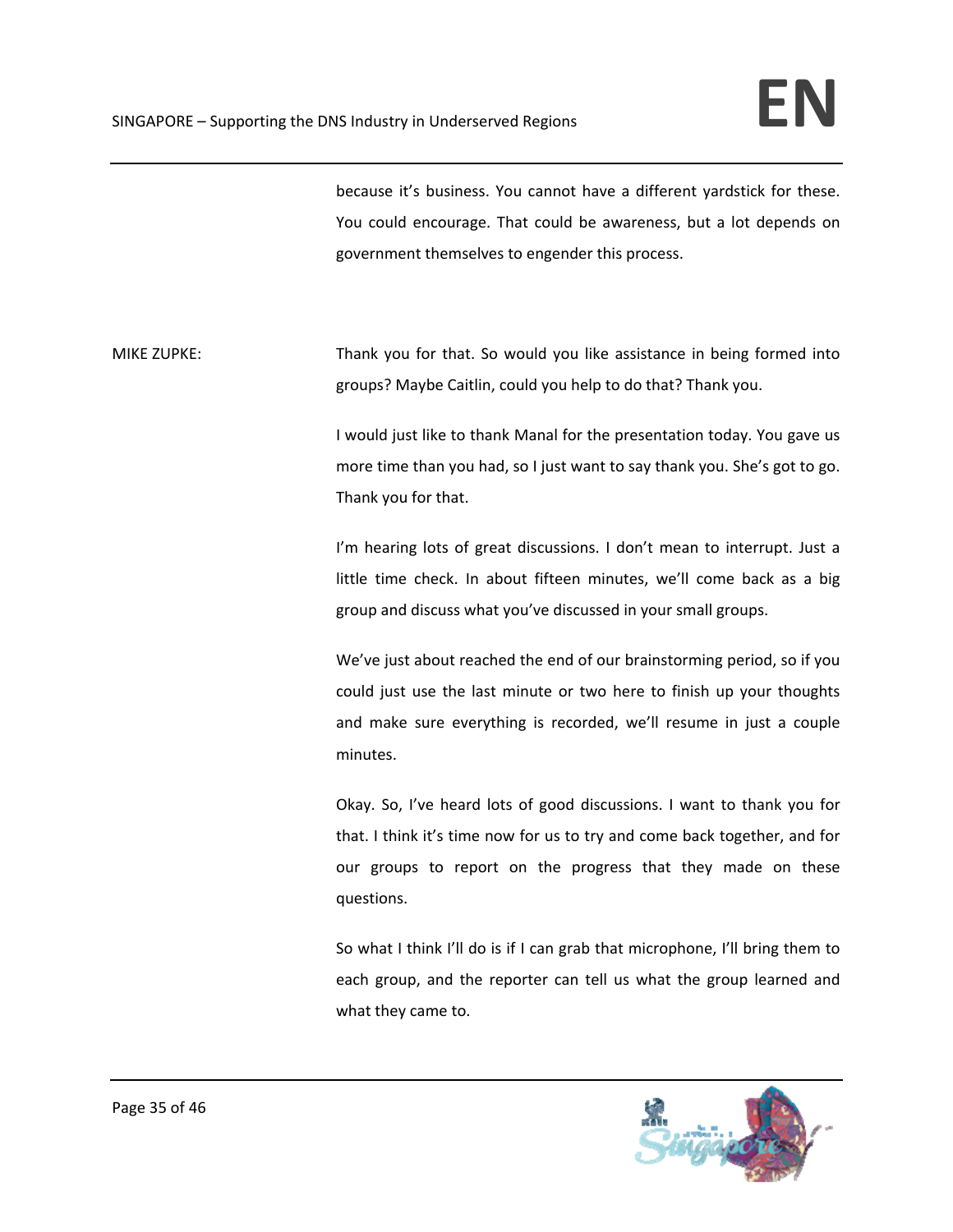There we go. Okay. So, my group over here, who would like to be the reporter for the group and tell us what conclusions you reached? The discussion continues. Are you the reporter for this group? Would you like to tell us about what your group's conclusion were? I'll give you the microphone.

JIMSON OLUFUYE: Thank you, Mike. This discussion is highly welcomed. My group looked at it, and we zeroed in and focused on what matters the most, really? What matters the most?

> We considered what has been our client, fiscally, as secondary issues, really, because we are talking about developing and less developed economies. You cannot compare it with North America, you cannot. So we said we cannot consider the economies in these developing and less developed nations with that of North America and Europe. And as such, we need to look at this from a different perspective.

> So, first and foremost, we identified the challenge of lack of awareness, lack of awareness about the use of the domain and the business opportunities that are available. We recognize, yes, some resources are there. Investment, fundings are there, but entrepreneurs are not aware. So, who should do that? We recognize that ICANN [inaudible] is there. True, the African strategy is also there, and relating with local businesses and stakeholders.

> Then, we also identified the fact that the registry and registrar policy issues, registry and registrar policy issues. This has to do [principally] even with the ccTLD, where we have these ccTLD, we see the rising of

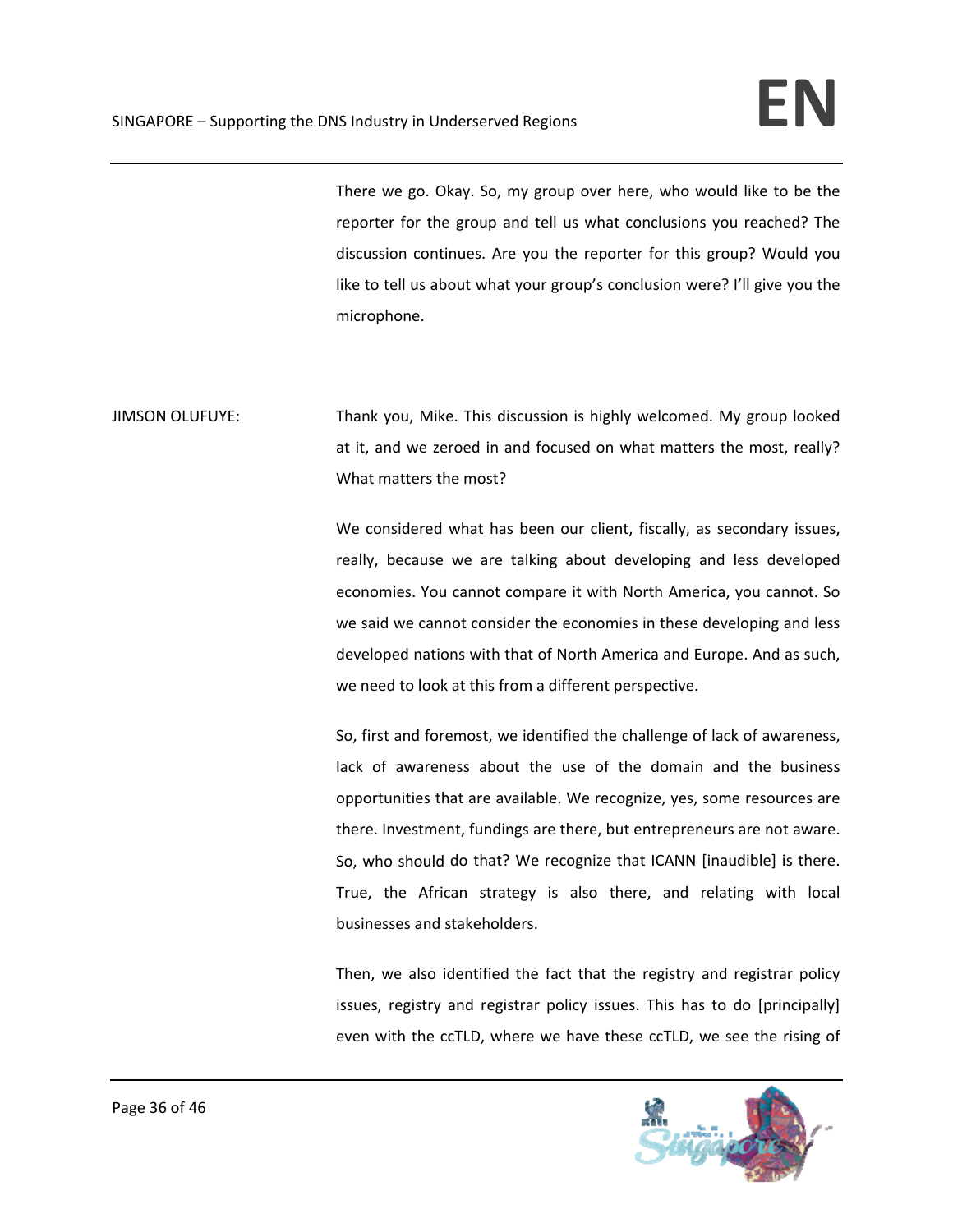much money being made, right there. That is just a primary issues on why the originally listed as secondary.

We're saying that, to tackle this, the ccTLDs need to do a lot of work, Internet reengineering. And then the registrars, too, have a lot to do. Just like the PDP Development Process in ICANN itself, there should be some form of registrar activities to ensure that policy framework is balanced and it helps and they're making money.

We also say that Vice President Africa, who also help in this, there could be encouragement for peer review of ccTLDs, peer review, there should be a mechanism put in place.

We look at ccNSO as well. They don't really have much to do with the ccTLD, because many of them are not there. But notwithstanding, you can encourage more dialogue, even at our level, as well.

Then we talk about the funding, registry funding. Yes, to acquire a new ICANN registry, for you to have a new registry in this region, funding of course is still a challenge. I'm aware that there is some funding set aside to help do this for those from the least developing nation to do some things, but notwithstanding, the cost of insurance, the cost of many things, infrastructure, this also challenges.

Then, we look at the model issue. Registrars need to review their models. It's a business issue. So if you want to make money, you must review your business model.

And we also want to quantify that it's a growing system, so we should not have too much expectation. Because if you look at the likes of

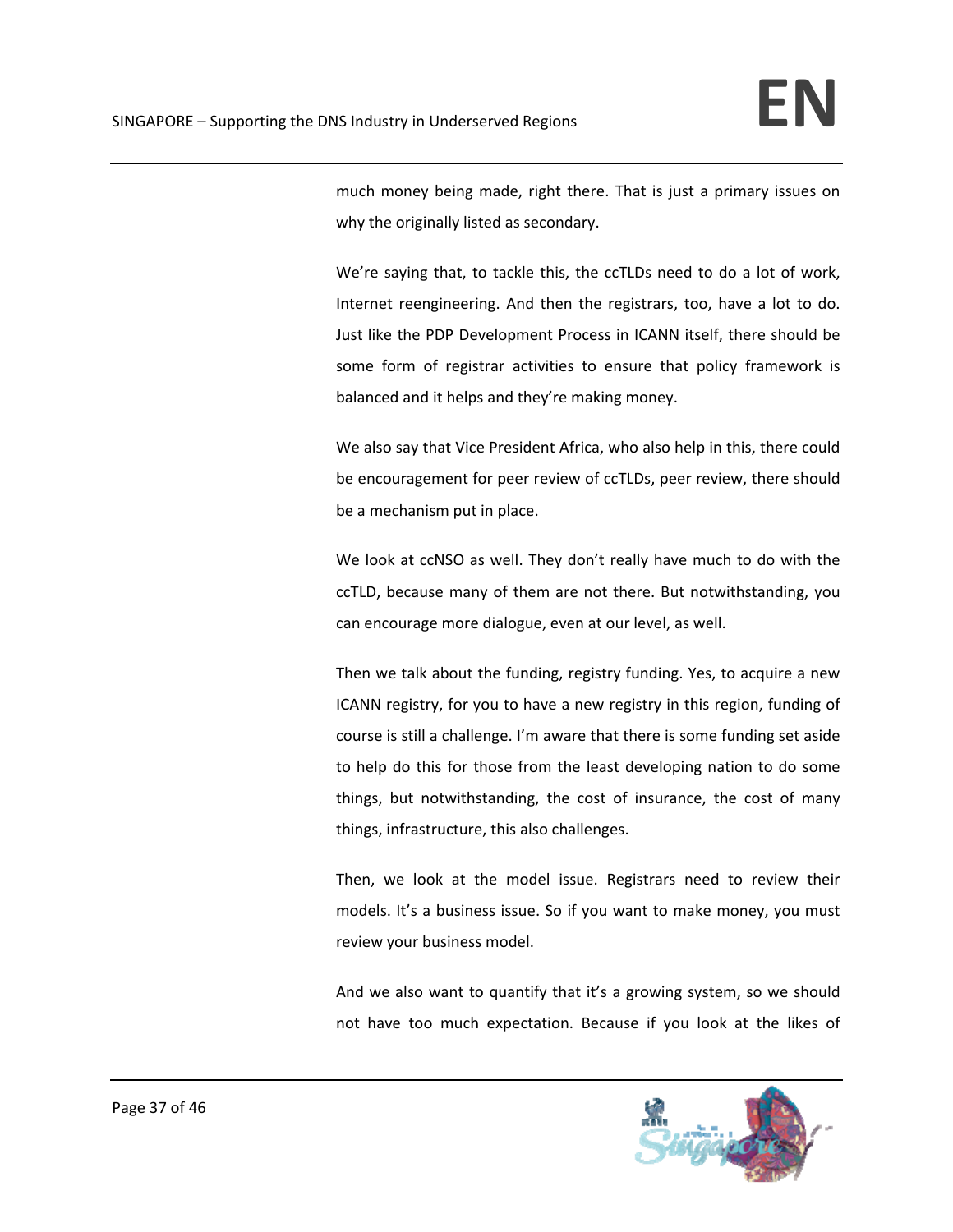GoDaddy, they've been in business for quite a while. The North American or European economy are [inaudible] liberal environment for so long, and so we started a process and then we know it will mature. But, we need to at least look at the model, make it available as much as possible through the conversations.

I think basically this is what we have. There are other things that are mentioned, but these are key ones, so [inaudible] give all this opportunity. Thank you.

MIKE ZUPKE: Thank you. That was a great list. Why don't we move over here? Who is the reporter? You're recorder and the reporter. I'll give you the microphone.

UNIDENTIFIED MALE: I haven't finished reorganizing my notes, so these might be a bit disjointed, so please bear with me.

> We noted, first off, that this problem is quite extreme. There are seven registrars in all of Africa, there are under 20 in all of Latin America. Sorry? Yes, exactly. Under 20 in all of Latin America, so it's quite a bad situation that we're starting off from.

> The first item we discussed was the complexity of the registrar‐registry agreements. One of the issues is these contracts are only in English. Unfortunately, not much can be done about that.

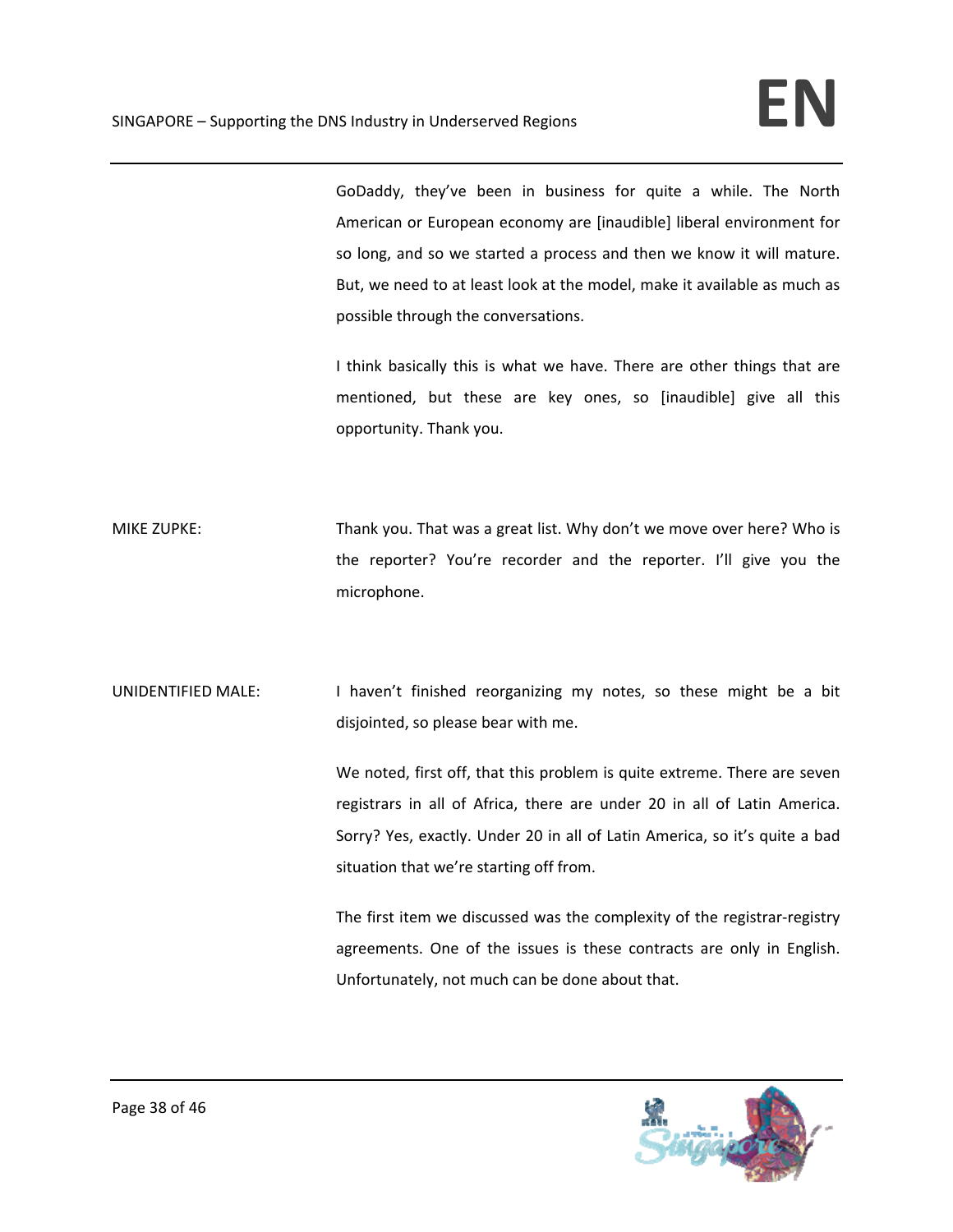Another part of the problem is that each registry has a different agreement, and now with the new gTLDs coming into place, each registrar would have to sign thousands of contracts, unless there is a system to facilitate this. So this is not a problem that is best fit to underserved regions, but there is a potential solution, which is that there could be a clearing house mechanism that ICANN could possibly run, which would facilitate at least reaching out to different registries through a software system, by a registrar, for instance, saying that these are the 50 TLDs that I wish to serve, and at the back end, the software could say that these are the five registries that need to be contacted for that, and appropriate pro forma e‐mails could be sent for that. So, that would be a simple fix.

Apart from that, there's the fact that there isn't much awareness amongst registries about these kinds of things. So, educational tools, introductory guides, perhaps in different languages about what it takes to be a registrar could be made and that helps simplify some of the legalese, some of the legal aspects of this, as well as for stuff that addresses the operational expertise that is required to be a registrar.

Next, we looked at the issue of costs, and Tony provided a very useful listing of the costs that are involved. First, there's the cost of an application fee, which is \$3,500 US. Well, most serious registrars should be able to manage that, perhaps.

Then, there's the liquid working capital cost of \$70,000 US. This is a very high fee, and this could perhaps be reduced, depending on whether you're from a low‐income country, middle‐income country, or a high‐ income country.

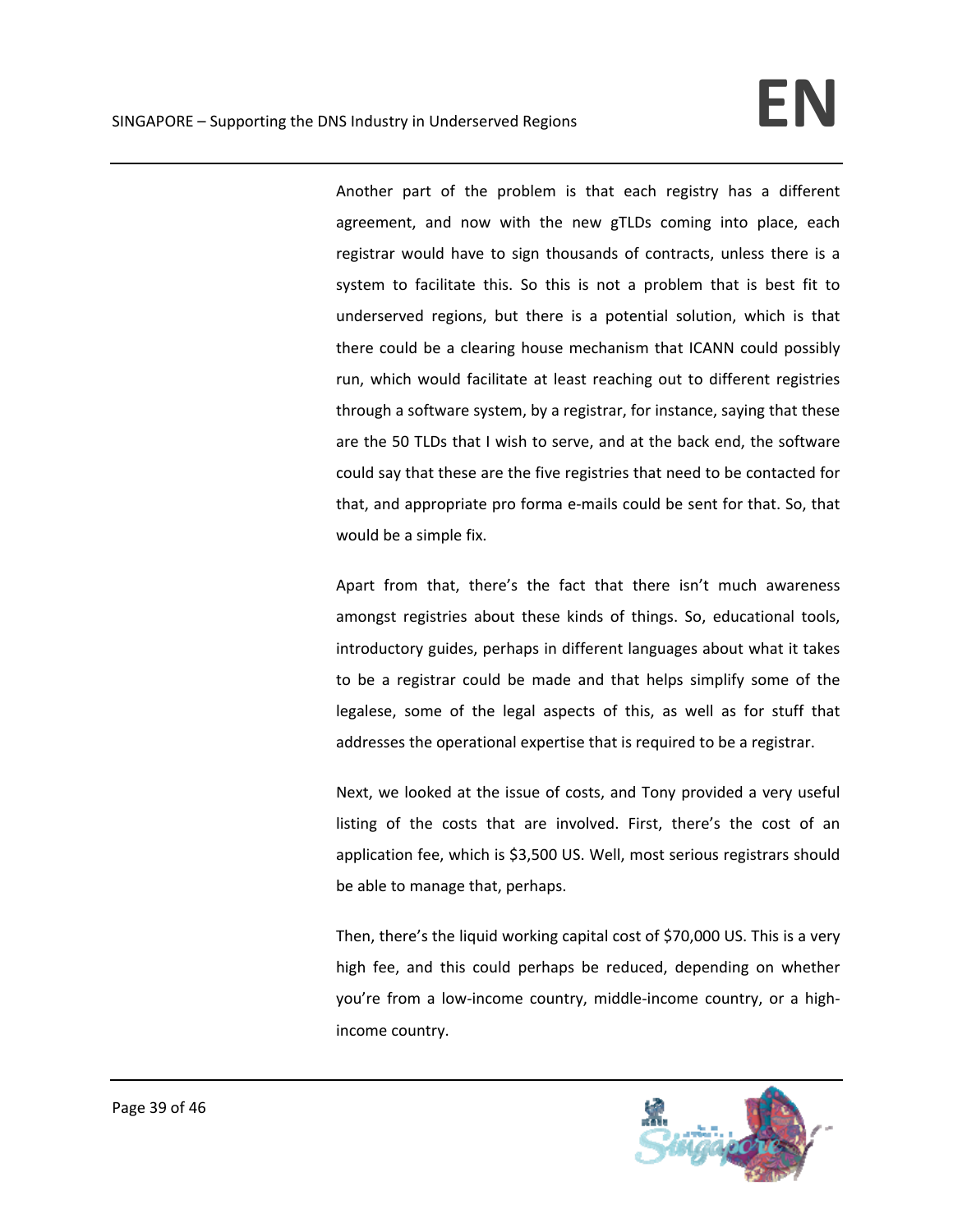Then, the most outrageous fee is that of the certificate of insurance, which is insurance required to be taken for general commercial liability. This insurance is not, as you might think, insurance relating to the performance of your service as a registrar.

So you might think, for instance, if your servers go down and lots of people are affected by that, and for that, you might require insurance. But no, this insurance covers lots of tortious liability, so liability, for instance, if your employee goes to a foreign country and slips on a banana peel, or accidentally stabs someone or something of that sort, then the liability that you might incur because of that. So these are not relating to the performance of your services as a registrar. So this gives rise to a few different questions.

And the amount, I haven't yet specified, is \$500,000 US. This is half a million US dollars. I can think of many people in India, for instance, who are technically competent to be a registrar, who even have the funding to actually hire a [co‐location] service, to build out the machines, to buy the bandwidth, etc., to be a registrar, but do not have nowhere near the amount of money to be able to get this kind of insurance. So, for me, I came in here asking why aren't there more registrars in developing countries? I think I've found an answer. Thank you for that.

So, this could definitely be first rationalized. If there is a good explanation for why general commercial liability is required as opposed to liability relating to your performance as a registrar, then that should be explained. If not, it should be rationalized.

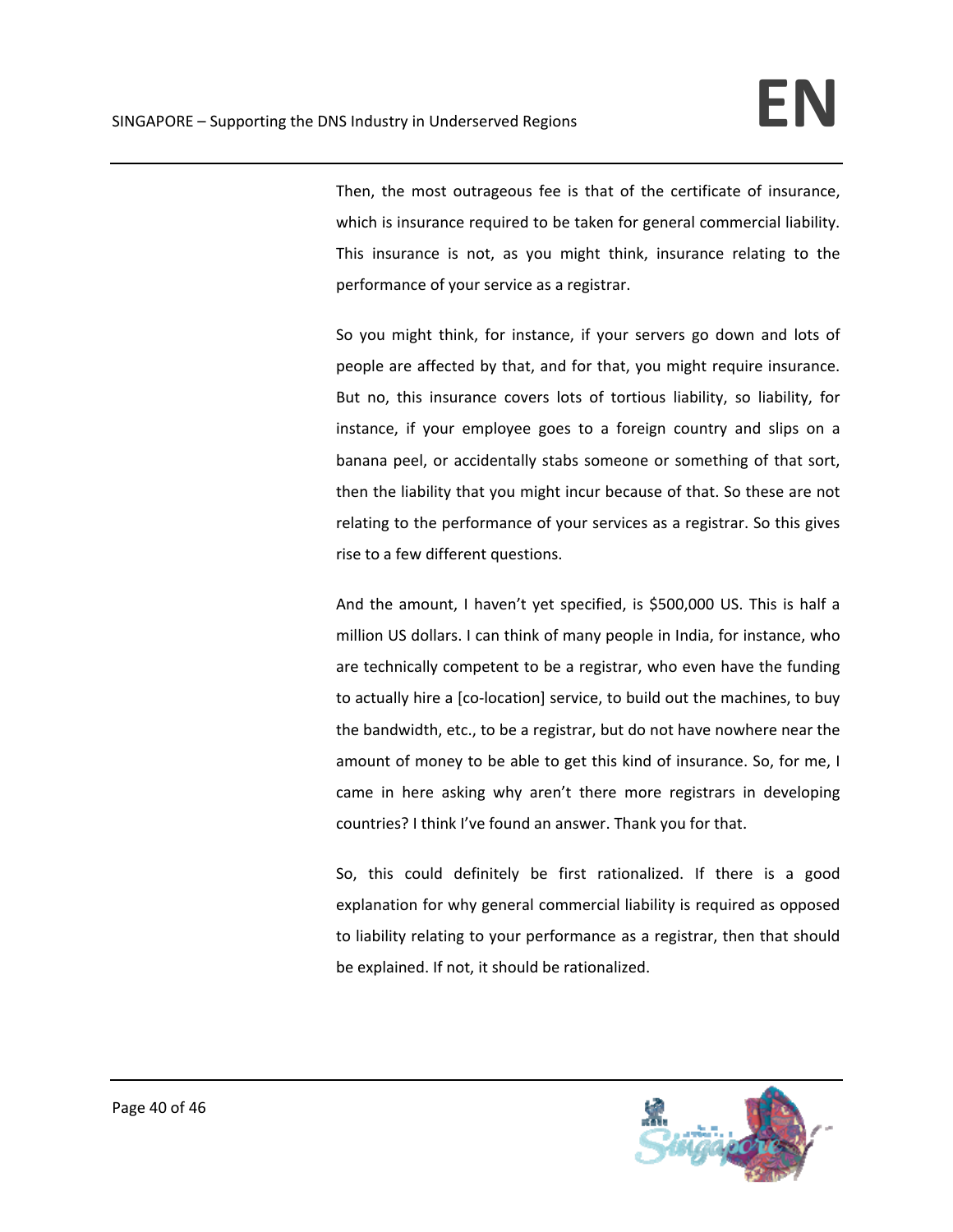And secondly, this could be made variable insurance, depending on how many customers you have, because that's where the source of risk really comes from. The larger the number of customers, the larger the amount of risk. Variable insurance is something that could be thought about.

And there's a yearly accreditation fee, which is \$4,000 per year. This starts from year zero – not even from year one, not even after you're one year old – but from year zero. This should definitely be reduced, and it should be scaled. In the beginning, you pay a lesser amount, and as you mature as a business, this amount could be increased.

And then there's the variable fee, which is your quarterly contribution to ICANN's operational costs. This, as far as the expertise of this group goes, as far as we understand it, is split equally amongst all registrars, which doesn't really make much sense when the richest registrars in the world have to pay the same amount as registrars that have to crosssubsidize their business. This could also be made a contribution on a pro rata basis, depending on the income of the different registrars.

And then there's the transaction‐based fee, which is \$0.25 per year, per domain name, which to this group, seemed reasonable.

Apart from that, we discussed a little bit about operational expertise, how most of the registrars, how lots of people selling domain names in developing countries actually end up being resellers. Most of the ISPs are not registrars but resellers, even though they have the technical know‐how and they might have money, but just this process is too difficult to navigate.

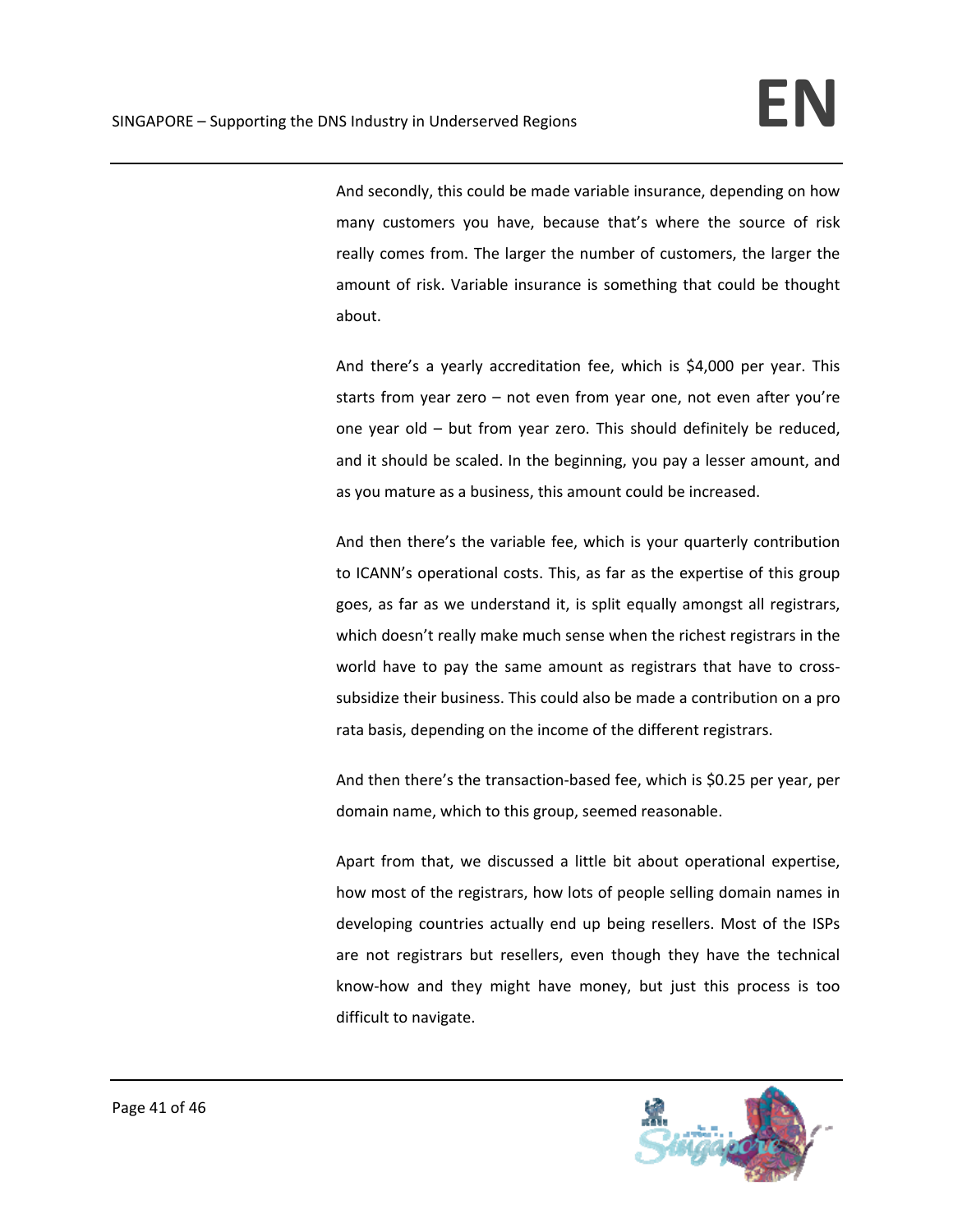So perhaps there is a requirement for greater awareness to be built amongst them, and for technical literature about being registrars that simplifies the process, along with literature that simplifies the legal and operational parts of this. Which, also, for instance, explains the technical specifications required to run, to be a registrar.

And we, unfortunately, didn't manage to get to the other parts, but I just want to make a quick note about participation and policy making, that if you have your registrars and registries, in fact, from most of the world, then undoubtedly, participation and policy making is going to be extraordinarily skewed. You can have requirements that are totally out of sync form the necessities and the realities of the developing world, which is what I think we are seeing right now in ICANN.

MIKE ZUPKE: Great, thank you. For people who are coming in the room for the next session, just to let you know, we're running a little bit late. We'll probably be about five minutes over. We have the permission of the next meeting host, because the topics are so similar. So, don't feel stressed, we will get to the last group here.

> And as I'm walking the microphone over, I just wanted to mention, one of the points that you made about the variable fee is actually addressed in that smaller registrars get a forgiveness of two-thirds of that fee. It's a small part of the entire fee picture, but I think that might be a model for some of the other fees, if you think about how that might be addressed.

Who's the reporter in this group? All right, Sam.

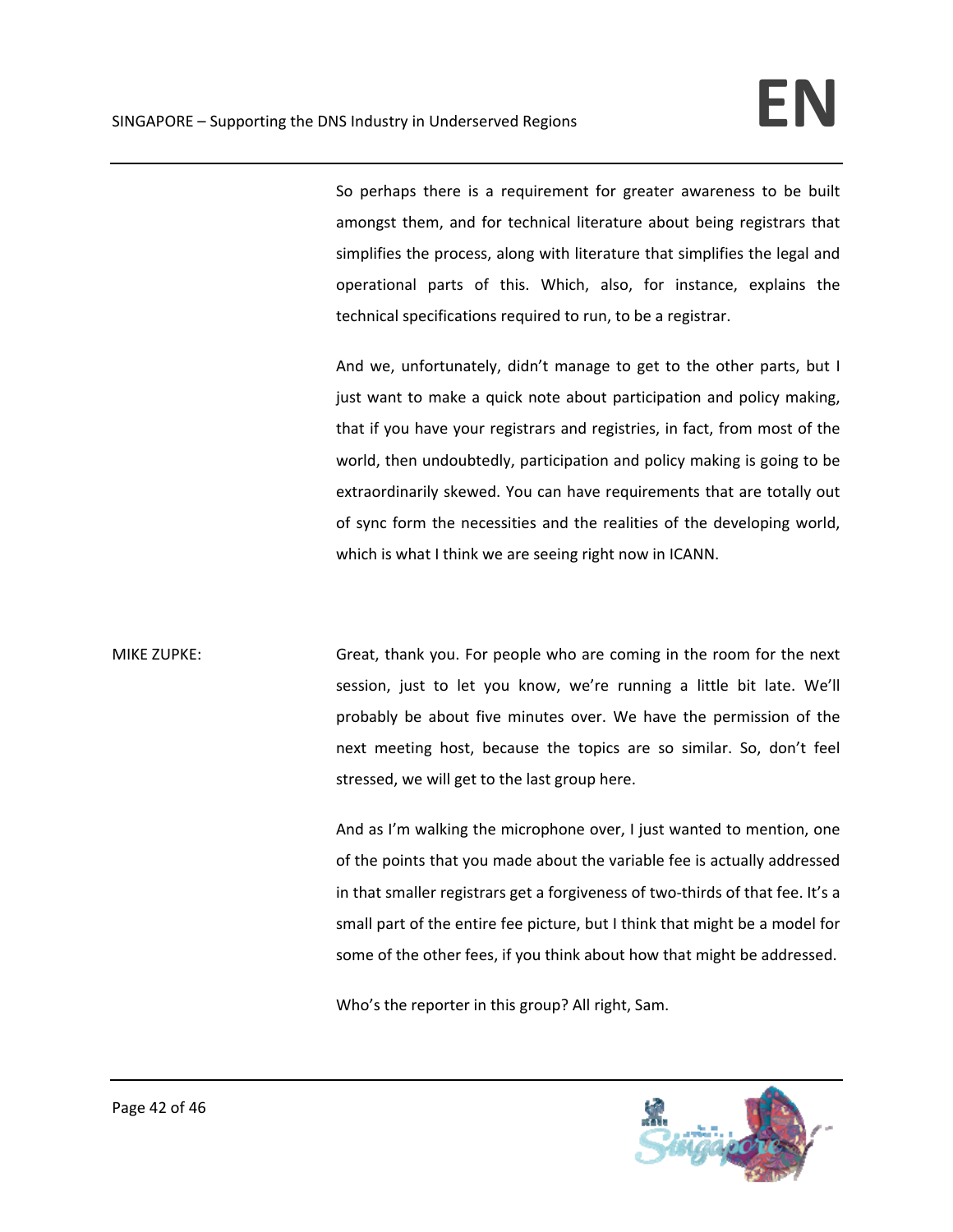SAM LANFRANCO: I was the reporter for the third group, which was basically from Nigeria, the DRC, and Kenya. We spent a lot of time – or they spent a lot of time – on three topics. One was insurance and the other was the RRAs. And what I'll try and do is not repeat what has been said, but add a little bit to that, in terms of suggestions.

> One of the suggestions was that, for the RRAs, that ICANN might be able to help by working on two things. Some standardization of some of the language and terms, because in many cases, just sorting out what the language means from one RRA to the other can be very confusing and difficult, so ICANN might have some expertise that it could develop or bring to bear there as a service to the registrars and registries. I won't say any more about that.

> And the other was the insurance requirements. And the insurance requirements, the language that ICANN uses, and the language that is appropriate in different settings is quite different. And one of the questions was to what extent is ICANN going to develop a capacity to deliver regionally appropriate advice and support across the different regions? Because the language for Europe doesn't – even in various places in Europe, is not the same in terms of legal language.

> So would there be staff support where you could call in and say, "We're dealing with these language issues, and if we don't sort this out, our insurance is either going to be impossible or extremely expensive." The core question there was, is there a way that ICANN could develop some

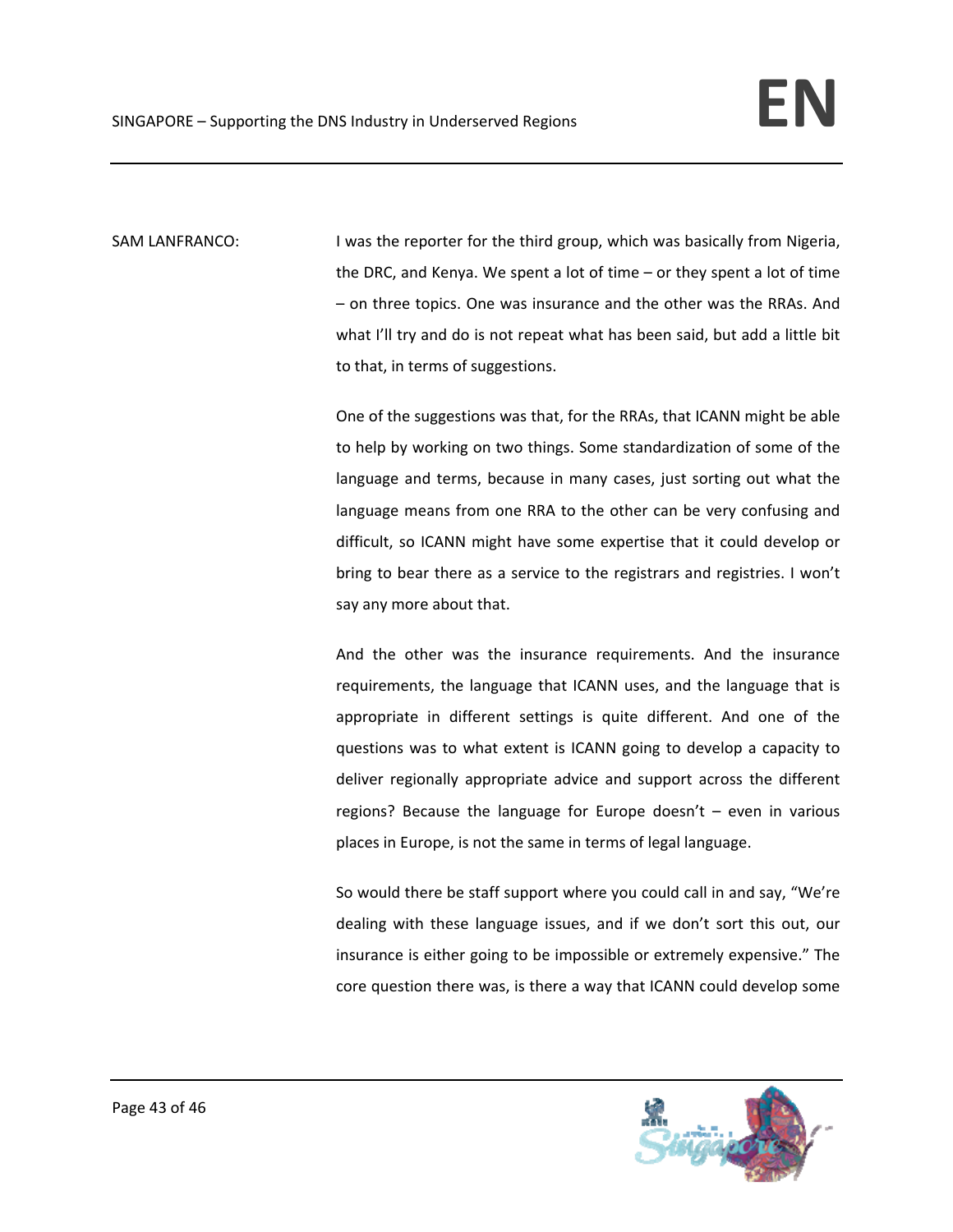capacity to support, at the local level, the dialogues and discussions so that insurance policies can be achieved at reasonable rates?

Other than that, there was a bit of discussion about the cost of accreditation. Those are the topics that were covered. That's it.

MIKE ZUPKE: Thank you very much. I enjoyed meeting the people who are participating in this, and I really value the contributions that you've made. I'd like to say thank you to our panelists, but especially, I'd like to say thank you to all of you, because you're really fueling this process and helping us to move forward.

> I think there's been, over the years, a lot of thoughts put into this, but I think that what's really important is that we're now committing to saying, "Let's take the next step." So, thank you to all of you. And then, one last closing point, Pierre, did you want to make a plug for the next event?

PIERRE DANDJINOU: Thank you very much for your contributions. Like Mike says, we are going to consider all of this, and we are in the process, actually. And the process is to find an appropriate solution to the issues that have been raised. So, the idea for us is – I don't know whether you explained to our colleague – by London, that we are able to crystallize some of your ideas and then we see exactly how we could forward with that. This was not in vain. It was to give us more ideas and more orientation to what we should be doing, actually.

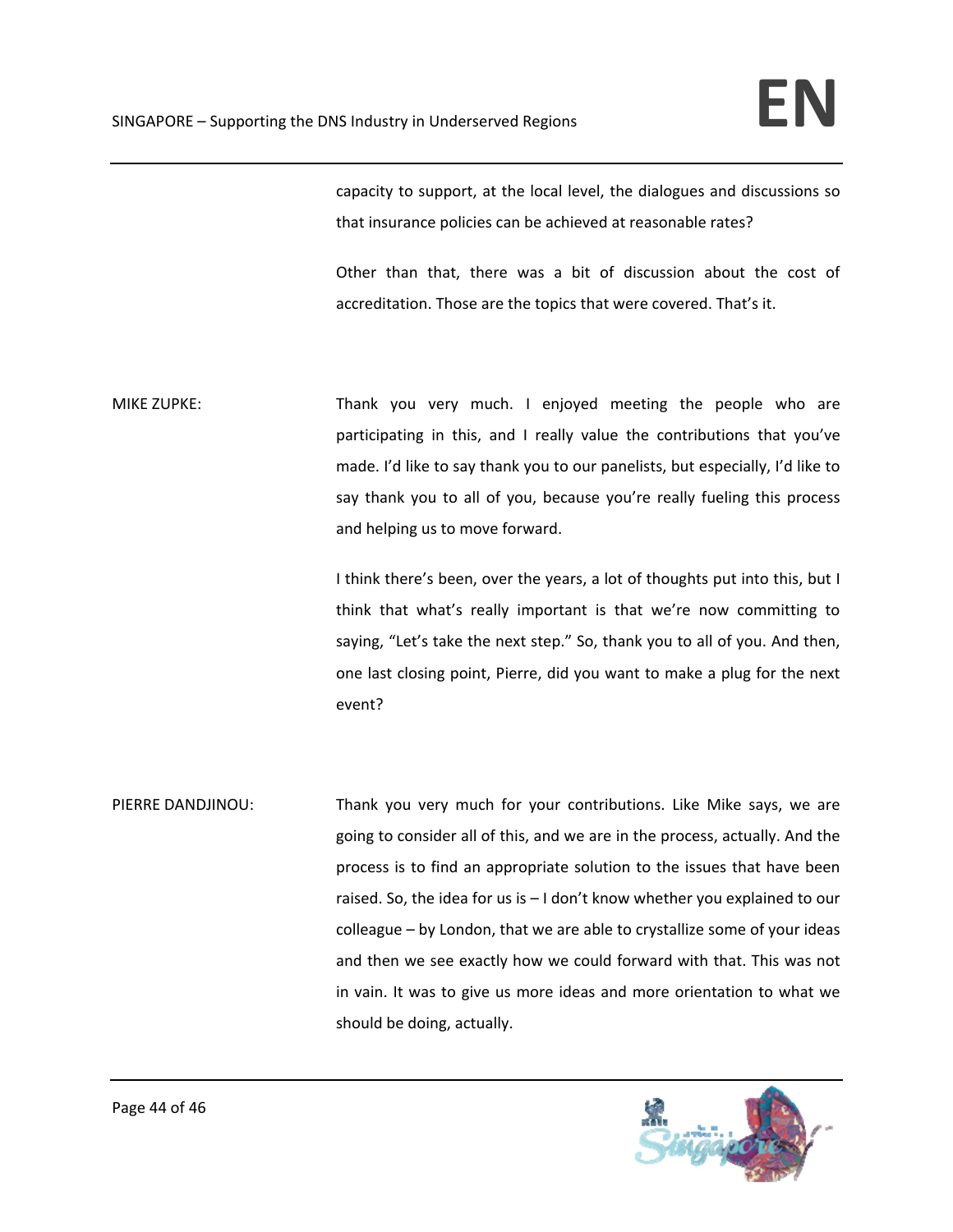So I thank you very much, and hopefully you'll be kept informed on our progress of this.

- UNIDENTIFIED MALE: My question is I understood that we would be enrolling in a mailing list if we wanted to continue in this contributing, or did I misunderstand? I didn't sign onto anything.
- MIKE ZUPKE: Thanks. That's a good point. So, what we plan to do is publish the outcome of this at ICANN.org and allow this for public comment. So it will be broader than just the people in this group, but anyone in the community can contribute to it. So this is not the end of this phase of it. We realize this is just a small section of the world that might have some input into this. Thank you. So that's the plan.

Did you want to mention the next session?

PIERRE DANDJINOU: Oh, yes. The next session is going to be a bit lively, as well. Of course, it's about the Africa strategy, but with a focus, which is a partnership that we would like to be developing around this implementation. We are going to have a panel, a presentation from registrar, registries, and we hope this is going to be also lively.

> This session is going to be shared by Dr. Tarek, who is already in the room, and the moderation of this, that will be done by Rodrigo. So, Tarek, I think we can start now. Yes, please.